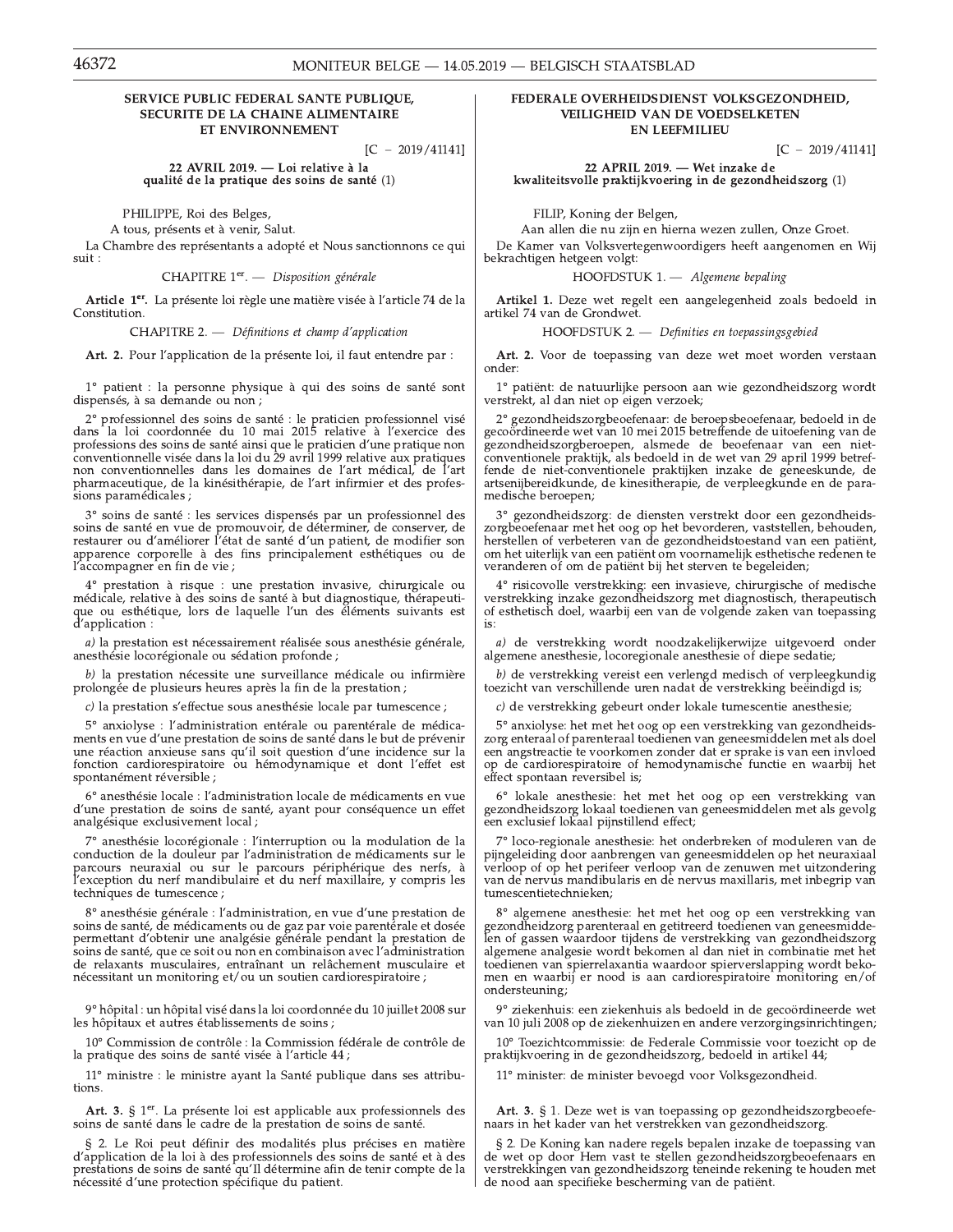Les modalités visées à l'alinéa 1<sup>er</sup> sont définies après avis des conseils consultatifs fédéraux constitués dans le cadre de la loi coordonnée du 10 mai 2015 relative à l'exercice des professions des soins de santé, qui représentent les professionnels des soins de santé auxquels les modalités seront applicables.

> CHAPITRE 3. - Exigences relatives à la qualité de la pratique des soins de santé

#### Section 1<sup>re</sup>. — Liberté diagnostique et thérapeutique

Art. 4. Le professionnel des soins de santé choisit librement, dans les limites des compétences qui lui sont conférées par ou en vertu de la loi, les moyens qu'il met en œuvre dans le cadre de la prestation de soins de santé. Aucune restriction réglementaire ne peut lui être imposée dans ce cadre.

Le professionnel des soins de santé se laisse guider, dans son choix visé à l'alinéa 1<sup>er</sup>, par des données scientifiques pertinentes et son expertise, tout en tenant compte des préférences du patient.

Art. 5. Par dérogation à l'article 4, la prescription de certains médicaments peut être réservée à certains professionnels des soins de santé, porteurs d'un titre professionnel particulier.

Le Roi définit les cas et les conditions dans lesquels le présent article est applicable, après avis des conseils consultatifs fédéraux constitués dans le cadre de la loi coordonnée du 10 mai 2015 relative à l'exercice des professions des soins de santé, qui représentent les professionnels des soins de santé concernés par les dispositions dérogatoires.

Art. 6. Pour les traitements aigus avec antibiotiques et antimycosiques, ou lorsque le prix de la spécialité pharmaceutique prescrite est supérieur à la somme de la quote-part personnelle et de l'intervention de l'assurance lorsque celle-ci se présente sous la forme de montants<br>fixes conformément à l'article 37, § 3/2, alinéa 2, de la loi relative à l'assurance obligatoire soins de santé et indemnités, coordonnée le 14 juillet 1994, le pharmacien, par dérogation à l'article 4, peut substituer la spécialité pharmaceutique prescrite qui est dispensée en officine ouverte au public, par un autre médicament contenant la même substance active ou combinaison de substances actives, et ayant le même dosage, le même mode d'administration et la même fréquence d'administration, à condition que le prix soit inférieur et que le prescripteur n'ait consigné aucune objection thérapeutique à l'encontre de cette substitution. Les raisons de l'objection thérapeutique doivent être mentionnées dans le dossier du patient. Le pharmacien informe le patient de la substitution

Si la prescription reprend des spécifications relatives à la forme d'administration, la substitution visée à l'alinéa 1<sup>er</sup> est limitée aux médicaments qui répondent à ces spécifications.

Si la prescription mentionne une allergie à un excipient, c'est-à-dire à toute autre substance du médicament que la substance active et le matériel d'emballage, à effet notoire conformément aux lignes directrices détaillées publiées par la Commission européenne, le pharmacien ne peut pas procéder à une substitution.

Le Roi peut, après avis de la Commission des médicaments à usage humain et de la Commission nationale médico-mutualiste déclarer la substitution applicable entièrement ou partiellement à d'autres classes thérapeutiques de médicaments et éventuellement y assortir des modalités. Le Roi peut établir les règles de procédure pour la substitution visée.

Art. 7. Les dispositions reprises dans des conventions conclues par un professionnel des soins de santé qui portent atteinte à sa liberté de choix telle que définie dans la présente section, sont réputées non écrites.

## Section 2. - Compétence et visa

Art. 8. Le professionnel des soins de santé dispense uniquement des soins de santé pour lesquels il dispose de la compétence et de l'expérience nécessaires démontrables.

Le professionnel des soins de santé tient à jour un portfolio contenant Les données nécessaires, de préférence sous forme électronique, et<br>démontrant qu'il dispose des compétences et de l'expérience nécessaires.

Art. 9. Le professionnel des soins de santé réfère son patient vers un autre professionnel des soins de santé compétent en la matière lorsque le problème de santé ou les soins de santé requis excèdent son propre domaine de compétence.

Le professionnel des soins de santé mentionne le renvoi visé à l'alinéa 1<sup>er</sup> dans le dossier du patient.

De in het eerste lid bedoelde nadere regels worden bepaald na advies van de federale adviesraden opgericht in het kader van de gecoördineerde wet van 10 mei 2015 betreffende de uitoefening van gezondheidszorgberoepen, die gezondheidszorgbeoefenaars vertegenwoordigen waarop de nadere regels van toepassing zullen zijn.

> HOOFDSTUK 3. - Vereisten inzake kwaliteitsvolle praktijkvoering in de gezondheidszorg

 $Afdeling 1$  — Diagnostische en therapeutische vrijheid

Art. 4. De gezondheidszorgbeoefenaar kiest, binnen de perken van de hem door of krachtens de wet toegewezen bevoegdheden, vrij de middelen die hij aanwendt bij het verstrekken van gezondheidszorg. Er mogen hem daarbij geen reglementaire beperkingen worden opgelegd.

De gezondheidszorgbeoefenaar laat zich bij zijn in het eerste lid bedoelde keuze leiden door relevante wetenschappelijke gegevens en zijn expertise en houdt hierbij rekening met de voorkeuren van de pátiënt.

Art. 5. In afwijking van artikel 4 kan het voorschrijven van bepaalde geneesmiddelen worden voorbehouden aan bepaalde gezondheidszorgbeoefenaars, houders van een bijzondere beroepstitel.

De Koning bepaalt de gevallen waarin en de voorwaarden waaronder dit artikel wordt toegepast na advies van de federale adviesraden opgericht in het kader van de gecoördineerde wet van 10 mei 2015 betreffende de uitoefening van gezondheidszorgberoepen, die de gezondheidszorgbeoefenaars die betrokken zijn bij de afwijkende bepalingen vertegenwoordigen.

Art. 6. Voor acute behandelingen met antibiotica en antimycotica, of wanneer de prijs van de voorgeschreven farmaceutische specialiteit hoger is dan de som van het persoonlijk aandeel en de verzekeringsregemoetkoming wanneer die overeenkomstig artikel 37, § 3/2, tweede lid, van de wet betreffende de verplichte verzekering voor geneeskundig. dige verzorging en uitkeringen, gecoördineerd op 14 juli 1994, uit vaste bedragen bestaan, mag de apotheker in afwijking van artikel 4 de voorgeschreven farmaceutische specialiteit die wordt afgeleverd in een voor het publiek opengestelde apotheek substitueren door een ander<br>geneesmiddel met eenzelfde werkzaam bestanddeel of combinatie van werkzame bestanddelen, eenzelfde sterkte, eenzelfde toedieningsweg en eenzelfde toedieningsfrequentie, op voorwaarde dat de prijs lager is en de voorschrijver hier geen therapeutisch bezwaar heeft tegen<br>aangetekend. De redenen voor het therapeutisch bezwaar moeten worden vermeld in het patiëntendossier. De apotheker informeert de patiënt over de substitutie.

Indien het voorschrift specificaties bevat met betrekking tot de toedieningsvorm dan is de substitutie bedoeld in het eerste lid, beperkt tot geneesmiddelen die aan deze specificaties voldoen.

Indien het voorschrift een allergie aan een hulpstof, zijnde elk ander bestanddeel van een geneesmiddel dan het werkzame bestanddeel en het verpakkingsmateriaal, met erkende werking overeenkomstig de gedetailleerde richtsnoeren zoals bekendgemaakt door de Europese Commissie, vermeldt, mag de apotheker niet overgaan tot substitutie.

De Koning kan na advies van de Commissie voor geneesmiddelen voor menselijk gebruik en de Nationale Commissie artsenziekenfondsen de substitutie geheel of gedeeltelijk van toepassing verklaren op andere therapeutische klassen van geneesmiddelen en hier eventueel nadere regels aan verbinden. De Koning kan de procedureregels voor bedoelde substitutie vaststellen.

Art. 7. Bepalingen in door een gezondheidszorgbeoefenaar gesloten overeenkomsten die zijn keuzevrijheid als bepaald in deze afdeling schenden, worden als niet geschreven beschouwd.

## Afdeling 2. - Bekwaamheid en visum

Art. 8. De gezondheidszorgbeoefenaar verstrekt enkel gezondheidszorg waarvoor hij over de nodige aantoonbare bekwaamheid en ervaring beschikt.

De gezondheidszorgbeoefenaar houdt in een portfolio de nodige gegevens bij, bij voorkeur in elektronische vorm, waaruit blijkt dat hij beschikt over de nodige bekwaamheid en ervaring.

Art. 9. De gezondheidszorgbeoefenaar verwijst de patiënt naar een andere ter zake bevoegde gezondheidszorgbeoefenaar wanneer de<br>gezondheidsproblematiek of de vereiste gezondheidszorg de grenzen van zijn eigen bekwaamheid overschrijdt

De gezondheidszorgbeoefenaar vermeldt de in het eerste lid bedoelde doorverwijziging in het patiëntendossier.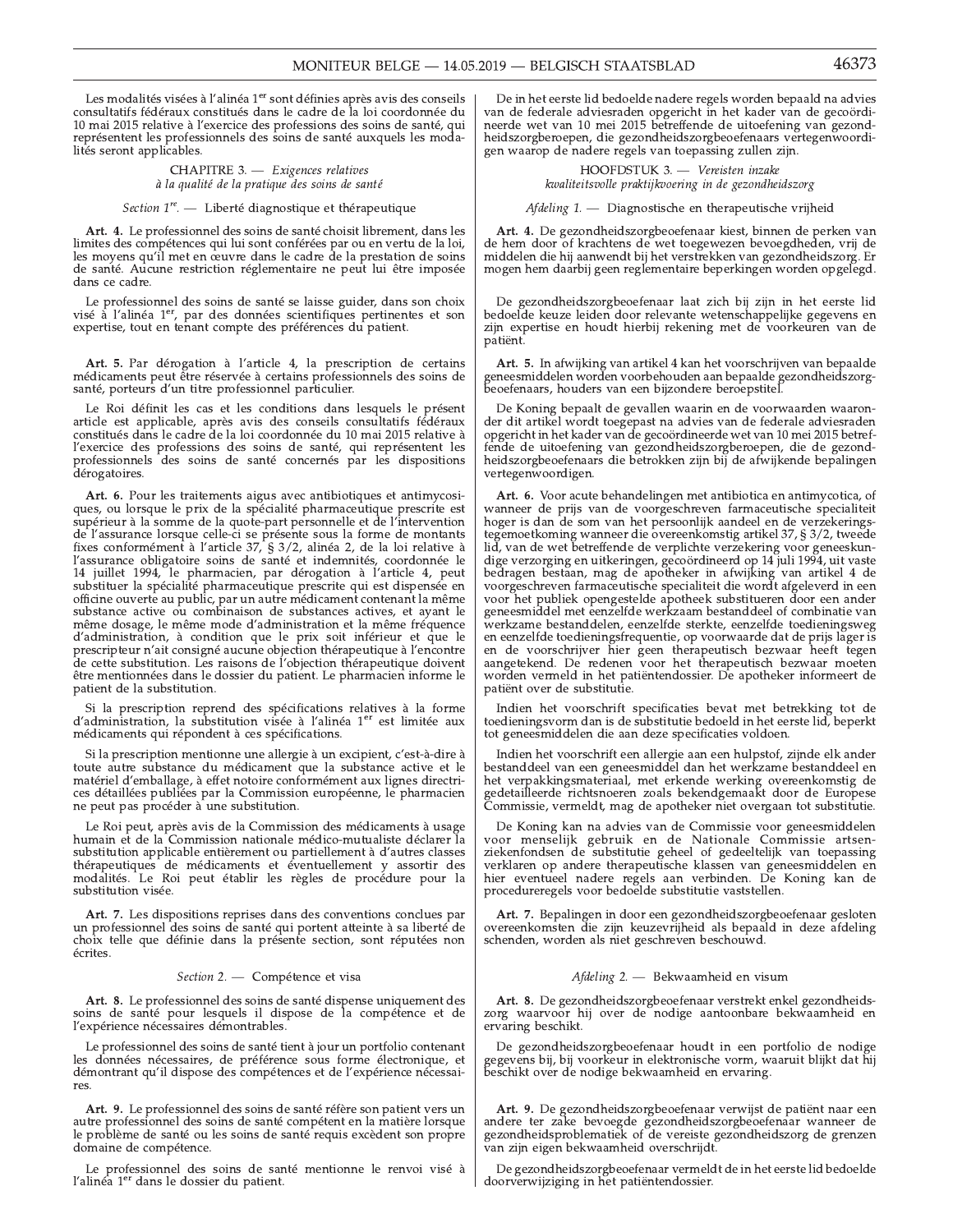Art. 10. Le professionnel des soins de santé peut uniquement dispenser des soins de santé s'il dispose d'un visa qui atteste sa compétence à exercer sa profession des soins de santé.

Art. 11. Le visa visé à l'article 10 est délivré par la Direction générale<br>Soins de santé du SPF Santé publique, Sécurité de la Chaîne alimentaire et Environnement sur la base du diplôme de base du professionnel des soins de santé requis pour pouvoir exercer en Belgique la profession concernée.

Le Roi peut définir les modalités relatives à la demande et à la délivrance du visa.

#### Section 3. - Caractérisation

Art. 12. Avant de dispenser des soins de santé, le professionnel des soins de santé effectue une caractérisation du patient et de la prestation en question si cela est pertinent. Le professionnel des soins de santé analyse l'état de santé du patient et enregistre les données pertinentes dans le dossier du patient.

Art. 13. La caractérisation visée à l'article 12 aboutit dans tous les cas à ce que les soins de santé suivants soient exclusivement dispensés dans un hôpital :

 $1^{\circ}$  les prestations pour les<br>quelles le patient nécessite des soins intensifs et des anesthésistes, des infirmiers et/ou des instrumentistes pendant ou après la prestation relative à des soins de santé ;

2° les prestations qui nécessitent, dans la phase postopératoire, une thérapie parentérale et/ou sous perfusion de longue durée, à savoir de plus de 6 heures, et nécessitant une surveillance;

3° les prestations à des patients ne disposant pas, jusqu'à 24 heures après la prestation, de la prise en charge et/ou de la surveillance nécessaires alors que le professionnel des soins de santé juge celles-ci indispensables compte tenu de la nature des soins de santé;

4° les prestations nécessitant une transfusion sanguine.

Le Roi peut définir les modalités relatives aux soins de santé visés à l'alinéa $1^{\mathrm{er}}.$ 

## Section 4. - Encadrement

Art. 14. Le professionnel des soins de santé s'assure que l'encadrement nécessaire est présent lui permettant d'exécuter les soins de santé avec un niveau de qualité élevé.

Le Roi peut en ce qui concerne l'acte médical lui-même, fixer des conditions plus précises en matière d'encadrement.

#### Section 5. - Anxiolyse et anesthésie

Art. 15. Le professionnel des soins de santé qui dispense des soins de santé lors desquels une anxiolyse, une anesthésie locale, une anesthésie locorégionale et/ou une anesthésie générale est pratiquée, dispose d'une procédure qu'il respecte en cas de problème survenant à la suite de l'anxiolyse ou de l'anesthésie visée. La procédure susvisée est évaluée à intervalles réguliers et adaptée le cas échéant.

L'alinéa 1<sup>er</sup> s'applique également lorsque la conduction de la douleur est interrompue ou modulée par l'administration de médicaments sur le parcours neuraxial ou sur le parcours périphérique du nerf mandibulaire et du nerf maxillaire.

Art. 16. Le professionnel des soins de santé qui dispense des soins de santé lors desquels une anesthésie locorégionale et/ou une anesthésie générale est pratiquée répond en outre aux exigences de qualité suivantes :

1° il garantit la proximité immédiate auprès du patient, lors des prestations visées, d'un médecin spécialiste porteur du titre professionnel particulier en anesthésiologie-réanimation ou d'un candidat médecin spécialiste en anesthésiologie-réanimation. Le médecin spécialiste ou le candidat médecin spécialiste précité est responsable des prestaou constant de l'anesthésie. Ce médecin spécialiste ou ce candidat maîtrise également la gestion de base des voies respiratoires.

Dans le cas de soins de santé lors desquels une anesthésie générale est pratiquée, le médecin spécialiste ou le candidat médecin spécialiste visé intervient chez tout au plus un patient en même temps.

2° il prend les mesures nécessaires afin de pouvoir faire appel à un hôpital en cas de complications ;

3° il respecte plus particulièrement, lors des prestations visées, les exigences de qualité et de sécurité suivantes :

a) garantir que, préalablement à l'anesthésie, une évaluation des risques est réalisée ;

Art. 10. De gezondheidszorgbeoefenaar mag enkel gezondheidszorg verstrekken indien hij beschikt over een visum dat zijn bekwaamheid tot uitoefening van zijn gezondheidszorgberoep reflecteert.

Art. 11. Het in artikel 10 bedoeld visum wordt uitgereikt door het Directoraat-generaal Gezondheidszorg van de FOD Volksgezondheid, Veiligheid van de Voedselketen en Leefmilieu op basis van het basisdiploma van de gezondheidszorgbeoefenaar om het desbetreffende beroep in België te kunnen uitoefenen.

De Koning kan nadere regels bepalen inzake het aanvragen en uitreiken van het visum.

#### Afdeling 3. - Karakterisatie

Art. 12. Vooraleer de gezondheidszorgbeoefenaar gezondheidszorg verstrekt voert hij, indien pertinent, een karakterisatie van de patiënt en de betreffende verstrekking uit. De gezondheidszorgbeoefenaar analyseert de gezondheidstoestand van de patiënt en neemt de pertinente gegevens op in het patiëntendossier.

Art. 13. De in artikel 12 bedoelde karakterisatie leidt er in elk geval toe dat de volgende gezondheidszorg uitsluitend binnen een ziekenhuis wordt verstrekt:

 $1^{\circ}$ verstrekkingen waarbij de patiënt nood heeft aan intensieve zorg en anesthesisten, verpleegkundigen en/of instrumentisten tijdens of na de verstrekking inzake gezondheidszorg;

2° verstrekkingen waarbij postoperatief nood is aan langdurige, met name langer dan 6 uur, parenterale en/of infuustherapie met nood aan toezicht:

3° verstrekkingen aan patiënten die tot 24 uur na de verstrekking niet over de nodige opvang en/of noodzakelijk toezicht beschikken terwijl de gezondheidszorgbeoefenaar dit noodzakelijk acht gelet op de aard van de gezondheidszorg;

4° verstrekkingen waarbij een bloedtransfusie nodig is.

De Koning kan nadere regels bepalen met betrekking tot de gezondheidszorg bedoeld in het eerste lid.

## Afdeling 4. - Omkadering

Art. 14. De gezondheidszorgbeoefenaar verzekert zich ervan dat de ndige omkadering aanwezig is die hem toelaat om gezondheidszorg op een kwalitatief hoogstaand niveau te verrichten.

De Koning kan voor wat het medisch handelen zelf betreft, nadere voorwaarden inzake omkadering vastleggen.

#### Afdeling 5. - Anxiolyse en anesthesie

Art. 15. De gezondheidszorgbeoefenaar die gezondheidszorg met toepassing van anxiolyse, lokale anesthesie, loco-regionale anesthesie en/of algemene anesthesie verstrekt, beschikt over een procedure die the matter of the problem naar aanleiding van bedoelde anxiolyse of anesthesie optreedt. Bedoelde procedure wordt op regel-<br>matige tijdstippen geëvalueerd en desgevallend aangepast.

Het eerste lid is eveneens van toepassing indien de pijngeleiding wordt onderbroken of gemoduleerd door het aanbrengen van geneesmiddelen op het neuraxiaal verloop of op het perifeer verloop van de nervus mandibularis en de nervus maxillaris.

Art. 16. De gezondheidszorgbeoefenaar die gezondheidszorg met toepassing van loco-regionale anesthesie en/of algemene anesthesie verstrekt, voldoet bijkomend aan volgende kwaliteitsvereisten:

 $1^{\circ}$  hij verzekert dat bij bedoelde verstrekkingen een arts-specialist houder van de bijzondere beroepstitel in de anesthesiologie en reanimatie of een kandidaat arts-specialist in de anesthesiologie en reanimatie, in de onmiddellijke nabijheid van de patiënt is. Voornoemde arts-specialist of kandidaat arts-specialist is verantwoordelijk voor de verstrekkingen inzake anesthesie. Deze arts-specialist of kandidaat beheerst tevens het basisluchtwegmanagement.

Indien gezondheidszorg wordt verstrekt met toepassing van algemene anesthesie treedt bedoelde arts-specialist of kandidaat artsspecialist bij maximaal één patiënt tegelijkertijd op.

2° hij neemt de nodige maatregelen opdat hij bij complicaties een beroep kan doen op een ziekenhuis;

 $3^{\circ}$  hij leeft bij bedoelde verstrekkingen in het bijzonder volgende kwaliteits- en veiligheidsvereisten na:

a) verzekeren dat voorafgaand aan de anesthesie een evaluatie van de risico's wordt uitgevoerd;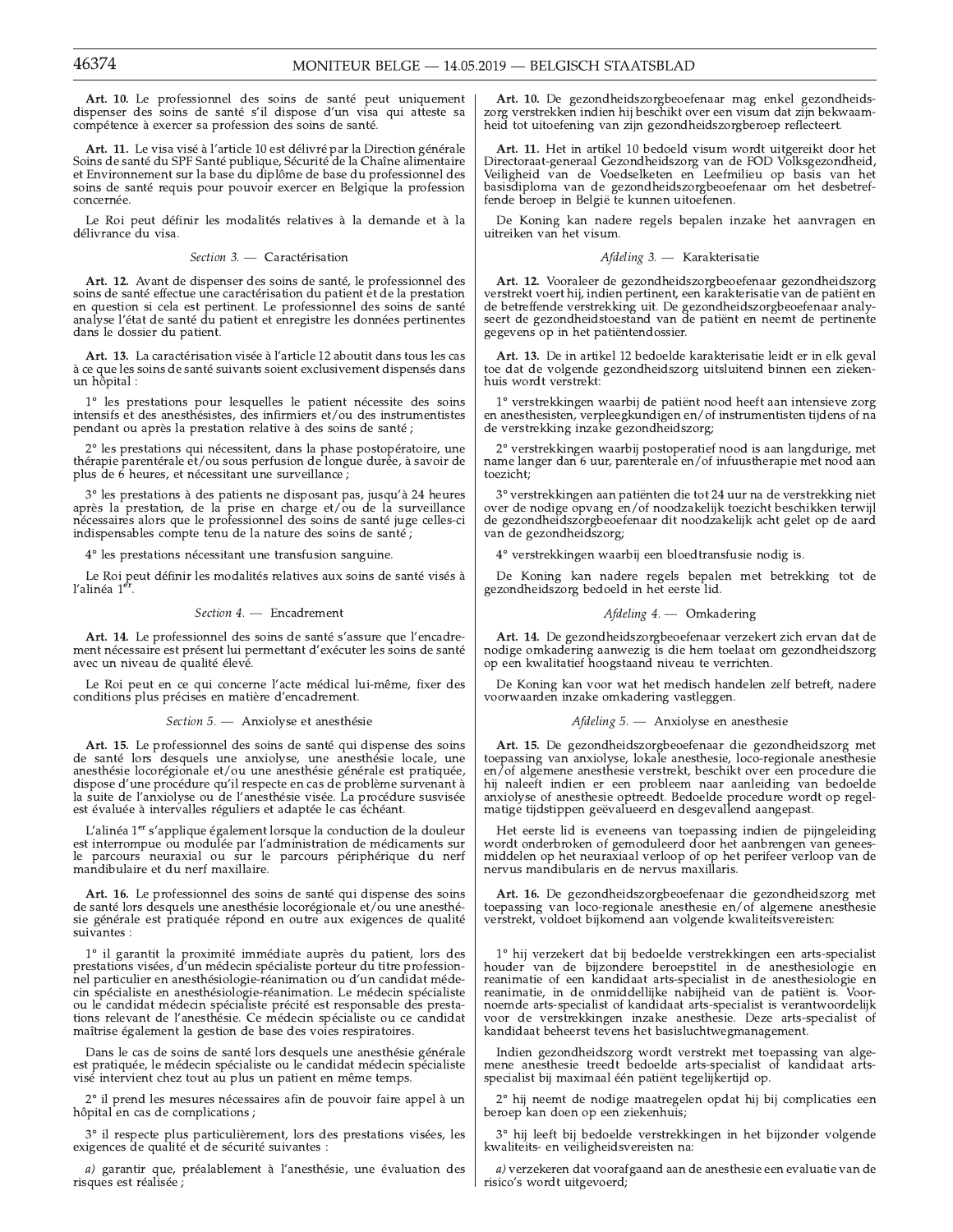b) veiller à ce que l'anesthésie s'accompagne d'un monitoring portant au minimum sur le système cardio-vasculaire et respiratoire ;

c) veiller à ce que l'anesthésie et le monitoring soient confiés à un seul médecin spécialiste ou candidat médecin spécialiste tel que visé au 1°, autre que celui qui accomplit la prestation;

 $d)$  informer le patient au préalable qu'il ne peut pas rester seul pendant un laps de temps suffisant suivant les soins dispensés ;

e) veiller à pouvoir faire appel de manière structurée à l'infrastructure d'un hôpital.

Section 6. - Continuité

Art. 17. Le professionnel des soins de santé n'est pas autorisé à interrompre un traitement en cours auprès d'un patient sans avoir pris<br>au préalable toutes les dispositions visant à garantir la continuité des soins.

En vue d'assurer cette continuité, le professionnel des soins de santé, lorsque lui-même n'est pas disponible pour sa pratique, informe son<br>patient du professionnel des soins de santé appartenant à la même profession des soins de santé et disposant de la même compétence, à qui le patient peut s'adresser pour le suivi de son traitement.

Art. 18. Le professionnel des soins de santé qui accomplit des prestations à risque prévoit une procédure d'urgence efficace en cas de complications et une procédure pour le transfert de patients.

Le Roi peut définir les modalités les règles relatives à l'application de ces procédures.

Art. 19. Le professionnel des soins de santé communique, moyennant le consentement du patient visé à l'article 36, à un autre professionnel des soins de santé traitant, désigné par le patient pour poursuivre ou compléter soit le diagnostic, soit le traitement, toutes les informations utiles ou nécessaires les concernant.

Art. 20. § 1<sup>er</sup>. Lorsque le professionnel des soins de santé arrête définitivement sa pratique, il transmet à un autre professionnel des soins de santé, avec l'accord du patient, le dossier du patient et éventuellement d'autres informations utiles et nécessaires à la continuité des soins.

Si la Commission de contrôle est informée du fait qu'un professionnel des soins de santé n'est ou n'était plus en mesure de satisfaire à l'obligation visée à l'alinéa 1<sup>er</sup>, la Commission de contrôle prend les dispositions nécessaires pour la conservation adéquate des dossiers des patients, afin de pouvoir garantir la continuité des soins ainsi que pour la préservation du secret professionnel. S'il existe un organe déontologique pour le professionnel des soins de santé concerné, la Commission<br>de contrôle informe cet organe. Cet organe prend les dispositions mentionnées.

§ 2. Le Roi peut, par dérogation au paragraphe 1er, pour certains professionnels des soins de santé ou certaines catégories de professionnels des soins de santé, fixer des règles spécifiques visant à assurer la continuité en cas d'arrêt définitif de la pratique.

#### Section 7. - Permanence

Art. 21. Le médecin, l'infirmier, le dentiste, la sage-femme, le pharmacien, le kinésithérapeute, le psychologue clinique et l'orthopé-<br>dagogue clinique doivent, lorsqu'une permanence est organisée pour<br>leur profession, y participer et le mentionner dans leur portfolio.

Tout médecin généraliste a l'obligation de participer à la permanence médicale dans la zone où il exerce sa profession. Pour répondre à cette obligation, le médecin généraliste participe à la permanence médicale organisée par une coopération fonctionnelle de médecins généralistes agréée qui fixe des modalités en matière de permanence médicale dans la zone concernée.

Art. 22. § 1<sup>er</sup>. Le Roi fixe les conditions minimales auxquelles doit satisfaire la permanence visée à l'article 21. Ces conditions peuvent porter sur la permanence organisée par profession des soins de santé ou sur la permanence organisée de manière interdisciplinaire.

Dans ce cadre, Il peut entre autres définir les modalités relatives :

1° au nombre de professionnels des soins de santé qui doivent être disponibles dans le cadre de la permanence ;

2° aux périodes au cours desquelles la permanence doit être garantie ;

3° au nombre minimal d'habitants pour lequel la permanence doit être organisée ;

4° au mode de publication de la permanence ;

b) zorgen dat de anesthesie gepaard gaat met een monitoring die minstens betrekking heeft op het cardio-vasculair en respiratoir systeem;

c) zorgen dat de anesthesie en monitoring worden toegewezen aan één arts-specialist of kandidaat arts-specialist als bedoeld in de bepaling onder 1°, andere dan de persoon die de verstrekking verricht;

d) het vooraf informeren van de patiënt dat hij gedurende een voldoende tijdspanne na de verstrekte gezondheidszorg niet alleen mag zijn;

e) zorgen dat er op een gestructureerde manier beroep kan worden gedaan op de faciliteiten van een ziekenhuis.

#### Afdeling 6. - Continuïteit

Art. 17. De gezondheidszorgbeoefenaar mag een aan de gang zijnde behandeling van een patiënt niet onderbreken zonder vooraf alle<br>voorzieningen te hebben getroffen om de continuïteit van de zorg te garanderen.

 $\,$ De gezondheidszorgbeoefenaar stelt met het oog op deze continuïteit de patiënt in kennis van de gezondheidszorgbeoefenaar die behoort tot hetzelfde gezondheidszorgberoep en die beschikt over dezelfde bekwaamheid waar niet beschikbaar is voor zijn praktijkvoering.

Art. 18. De gezondheidszorgbeoefenaar die risicovolle verstrekkinen stelt voorziet in een werkende procedure bij spoedhulp in geval<br>van complicaties en een procedure voor de overbrenging van patiënten.

De Koning kan de nadere regels bepalen voor de toepassing van deze procedures.

Art. 19. De gezondheidszorgbeoefenaar deelt, mits toestemming van de patiënt als bedoeld in artikel 36, aan een ander behandelend gezondheidszorgbeoefenaar door de patiënt aangewezen om hetzij de diagnose, hetzij de behandeling voort te zetten of te vervolledigen, alle daaromtrent nuttige of noodzakelijke informatie mee.

Art. 20. § 1. Wanneer de gezondheidszorgbeoefenaar zijn praktijk definitief stopzet, maakt hij het patiëntendossier en eventueel andere nuttige en noodzakelijke inlichtingen voor de continuïteit van de zorg met toestemming van de patiënt over aan een andere gezondheidszorgbeoefenaar.

Indien de Toezichtcommissie ingelicht wordt dat een gezondheidszorgbeoefenaar niet meer bij machte is of was de in het eerste lid bedoelde verplichting na te leven, neemt de Toezichtcommissie de nodige schikkingen voor de gepaste bewaarregeling voor de patiëntendossiers, teneinde de continuïteit van de zorg te kunnen verzekeren evenals voor de vrijwaring van het beroepsgeheim. Indien voor de<br>betreffende gezondheidszorgbeoefenaar een deontologisch orgaan is<br>ingericht licht de Toezichtcommissie dit orgaan in. Dat orgaan neemt de vermelde schikkingen.

§ 2. De Koning kan in afwijking van paragraaf 1 voor bepaalde gezondheidszorgbeoefenaars of categorieën van gezondheidszorgbeoefenaars of categorieën van gezondheidszorgbeoefenaars specifieke regels vaststellen voor het verzekeren van de continuïteit bij het definitief stopzetten van de praktijk.

## Afdeling 7. - Permanentie

Art. 21. De arts, verpleegkundige, tandarts, vroedvrouw, apotheker, kinesitherapeut, klinisch psycholoog en klinisch orthopedagoog moeten, wanneer voor hun beroep een permanentie georganiseerd wordt, daaraan deelnemen en dit vermelden in hun portfolio.

Iedere huisarts is verplicht deel te nemen aan de medische permanentie in de zone waar hij zijn beroep uitoefent. Om aan deze plicht te voldoen, neemt de huisarts deel aan de medische permanentie georganiseerd door een erkend functioneel samenwerkingsverband van huisartsen dat afspraken maakt omtrent de medische permanentie in de betrokken zone.

Art. 22. § 1. De Koning bepaalt de minimale voorwaarden waaraan de in artikel 21 bedoelde permanentie moet voldoen. Deze voorwaarden kunnen betrekking hebben op de permanentie georganiseerd per gezondheidszorgberoep of op de interdisciplinair georganiseerde permanentie.

Hij kan daarbij onder meer nadere regels bepalen inzake:

1° het aantal gezondheidszorgbeoefenaars dat in het kader van de permanentie beschikbaar moet zijn;

2° de tijdsvakken waarbinnen de permanentie moet worden gegarandeerd:

3° het minimum aantal inwoners waarvoor de permanentie moet worden georganiseerd;

4° de wijze van bekendmaking van de permanentie;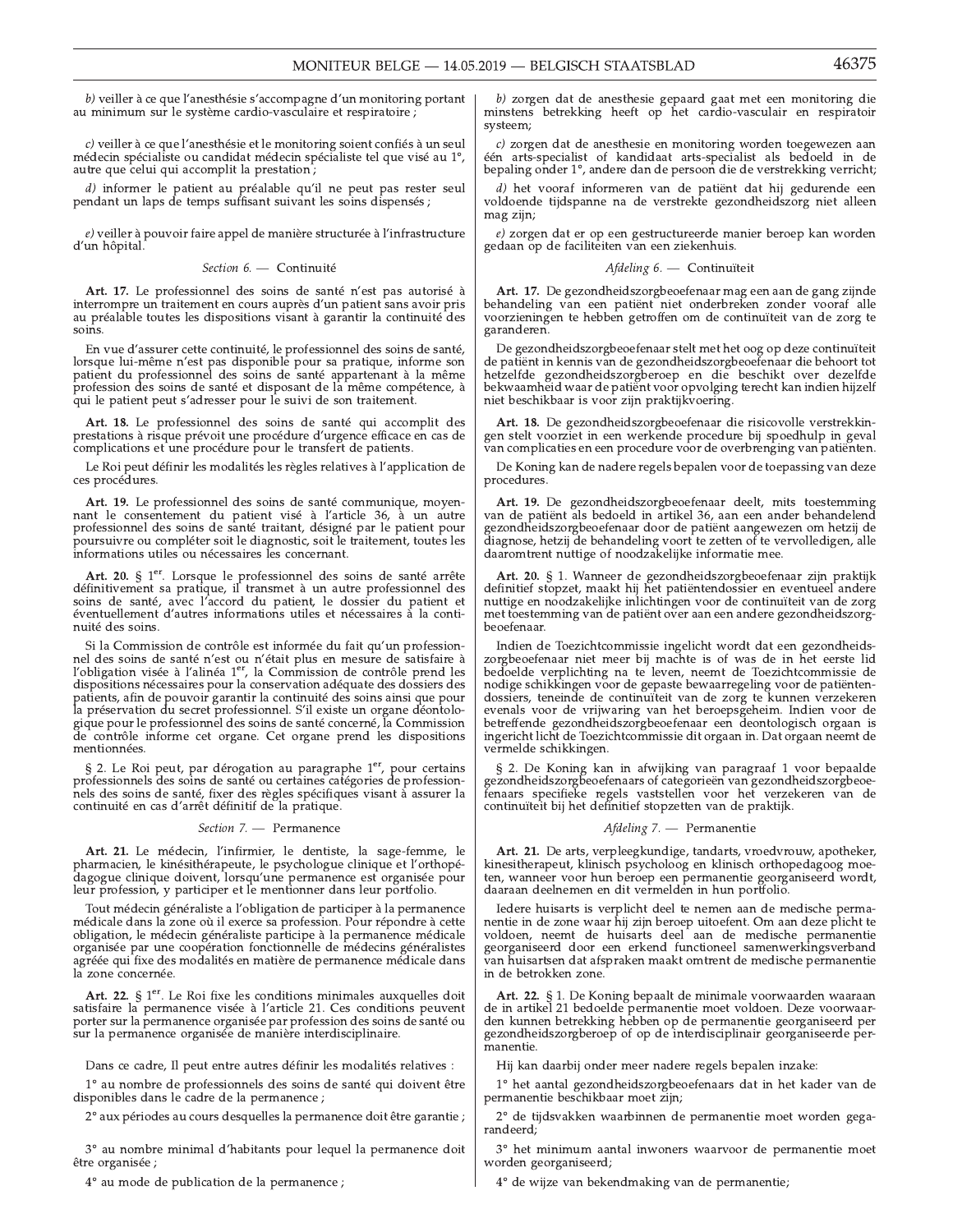5° à l'enregistrement des appels pendant la période de permanence médicale.

Art. 23. Pour pouvoir être agréées, les coopérations fonctionnelles visées à l'article 21, alinéa 2, introduisent une demande motivée qui démontre la nécessité d'organiser la permanence médicale dans la zone concernée.

La demande visée à l'alinéa 1<sup>er</sup> montre également comment il est satisfait dans la zone aux besoins en permanence médicale, en signalant le ou les endroits où la permanence médicale sera assurée.

La demande visée à l'alinéa 1<sup>er</sup> consiste en un rapport décrivant la situation actuelle au sein de la zone concernée ainsi qu'en un plan pluriannuel précisant les actions à mener pour répondre au besoin.

Le Roi fixe les modalités en matière d'octroi de l'agrément.

Les conditions et la procédure d'obtention de l'agrément ainsi que les modalités de motivation peuvent être fixées par le Roi.

Art. 24. Aucun professionnel des soins de santé répondant aux conditions requises ne peut être exclu de la permanence visée à l'article 21.

Art. 25. Le gouverneur de la province au sein de laquelle le professionnel des soins de santé doit participer à la permanence peut requérir de sa propre initiative ou sur requête de la Commission de<br>contrôle la participation du professionnel des soins de santé à la permanence. La réquisition s'effectue toujours en étroite concertation avec la Commission de contrôle.

Art. 26. Le professionnel des soins de santé peut être dispensé de participer à la permanence visée à l'article 21 sur la base de son état de santé, de son âge, de sa situation familiale ou de l'exercice effectif de sa profession des soins de santé.

La dispense visée à l'alinéa 1<sup>er</sup> est accordée par le conseil déontologique compétent. Dans le cas des professionnels des soins de santé pour lesquels il n'existe aucun conseil déontologique, la dispense visée est accordée par la Commission de contrôle.

Le Roi peut fixer les modalités et la procédure relatives à la dispense visée à l'alinéa 1<sup>er</sup>.

Section 8. - Prescription

Art. 27. Le professionnel des soins de santé établit, pour des médicaments ou des produits de santé, une prescription répondant aux conditions suivantes:

1° elle mentionne le nom et le prénom du patient ;

2° elle est électronique ou éventuellement sur papier ;

3° elle indique le médicament ou le produit de santé et, de façon aussi détaillée que possible, le mode d'emploi de celui-ci ;

4° elle est datée par le professionnel des soins de santé sur papier ou de manière électronique à l'aide d'une procédure établie par le Comité de gestion de la plate-forme eHealth après avis de la Chambre sécurité sociale et santé du Comité de sécurité de l'Information ;

5° soit elle est signée par le professionnel des soins de santé, soit l'identité du professionnel des soins de santé est authentifiée à l'aide d'une procédure établie par le Comité de gestion de la plate-forme eHealth après avis de la Chambre sécurité sociale et santé du Comité de sécurité de l'Information.

La signature d'une prescription ne peut pas être déléguée.

Le Roi peut étendre l'application des procédures visées à l'alinéa  $1<sup>er</sup>$ ,  $4<sup>°</sup>$  et  $5<sup>°</sup>$ , à des catégories de prescriptions autres que les prescriptions de médicaments et de produits de santé.

Art. 28. Lorsqu'un professionnel des soins de santé qui, soit en vue de l'établissement ou de la confirmation d'un diagnostic, soit en vue de l'instauration d'une thérapie, souhaite faire appel à un autre professionnel des soins de santé et établit une prescription, dénommée ci-après prescription de renvoi, cette prescription de renvoi répond aux conditions suivantes :

1° elle mentionne le nom et le prénom du patient :

2° elle est électronique ou éventuellement sur papier ;

5° de registratie van de oproepen tijdens de periode van de medische permanentie.

Art. 23. Om erkend te worden, dienen de functionele samenwer-<br>kingsverbanden bedoeld in artikel 21, tweede lid, een met reden omklede aanvraag in die de behoefte om in de betrokken zone de medische permanentie te organiseren bewijst.

De in het eerste lid bedoelde aanvraag toont eveneens aan hoe er in Le zone tegemoetgekomen wordt aan de noden inzake medische permanentie door te vermelden op welke plaats of plaatsen de medische permanentie zal worden verzekerd.

De in het eerste lid bedoelde aanvraag bestaat uit een rapport dat de huidige situatie binnen de betrokken zone uiteenzet evenals uit een meerjarenplan dat de te voeren acties, om aan de behoefte te beantwoorden, omschrijft.

De Koning stelt de nadere regels vast inzake het toekennen van de erkenning.

De voorwaarden en de procedure om de erkenning te krijgen evenals nadere voorwaarden inzake motivatie kunnen worden bepaald door de Koning

Art. 24. Geen enkele gezondheidszorgbeoefenaar die aan de vereiste voorwaarden beantwoordt mag van de in artikel 21 bedoelde permanentie worden uitgesloten.

Art. 25. De gouverneur van de provincie waarbinnen de gezondheidszorgbeoefenaar aan de permanentie moet deelnemen kan op eigen initiatief of op verzoek van de Toezichtcommissie de deelname aan de permanentie door de gezondheidszorgbeoefenaar vorderen. De opvordering gebeurt steeds in nauw overleg met de Toezichtcommissie.

Art. 26. De gezondheidszorgbeoefenaar kan een vrijstelling voor de deelname aan de in artikel 21 bedoelde permanentie bekomen op basis van zijn gezondheidstoestand, leeftijd, gezinssituatie of de feitelijke uitoefening van zijn gezondheidszorgberoep.

De in het eerste lid bedoelde vrijstelling wordt toegestaan door de bevoegde deontologische raad. Voor de gezondheidszorgbeoefenaars waarvoor geen deontologische raad is opgericht wordt bedoelde vrijstelling verleend door de Toezichtcommissie.

De Koning kan de nadere regels en de procedure met het oog op de in het eerste lid bedoelde vrijstelling vastleggen.

Afdeling 8. - Voorschrift

Art. 27. De gezondheidszorgbeoefenaar stelt voor geneesmiddelen of gezondheidsproducten een voorschrift op dat aan volgende voorwaarden voldoet:

1° het vermeldt de naam en de voornaam van de patiënt;

2° het is elektronisch of eventueel op papier;

3° het vermeldt het geneesmiddel of gezondheidsproduct en zo precies als nodig de gebruiksaanwijzing ervan;

4° het wordt door de gezondheidszorgbeoefenaar gedagtekend op papier of op elektronische wijze aan de hand van een procedure die vastgesteld werd door het Beheerscomité van het eHealth-platform na advies van de Kamer sociale zekerheid en gezondheid van het Informatieveiligheidscomité;

5° het wordt ofwel ondertekend door de gezondheidszorgbeoefenaar, ofwel wordt de identiteit van de gezondheidszorgbeoefenaar geauthentiseerd aan de hand van een procedure die vastgesteld werd door het Beheerscomité van het eHealth-platform na advies van de Kamer sociale zekerheid en gezondheid van het Informatieveiligheidscomité.

Het ondertekenen van een voorschrift mag niet gedelegeerd worden.

De Koning kan de toepassing van de in het eerste lid, 4° en 5°, vermelde procedures uitbreiden tot andere categorieën van voorschriften dan voorschriften voor geneesmiddelen en gezondheidsproducten.

Art. 28. Wanneer een gezondheidszorgbeoefenaar die ofwel met het oog op het stellen of bevestigen van een diagnose ofwel met het oog op het opstarten van een therapie, een beroep wenst te doen op een andere gezondheidszorgbeoefenaar en een voorschrift opstelt, hierna verwijsoorschrift genoemd, voldoet het verwijsvoorschrift aan volgende voorwaarden:

1° het vermeldt de naam en de voornaam van de patiënt;

2° het is elektronisch of eventueel op papier;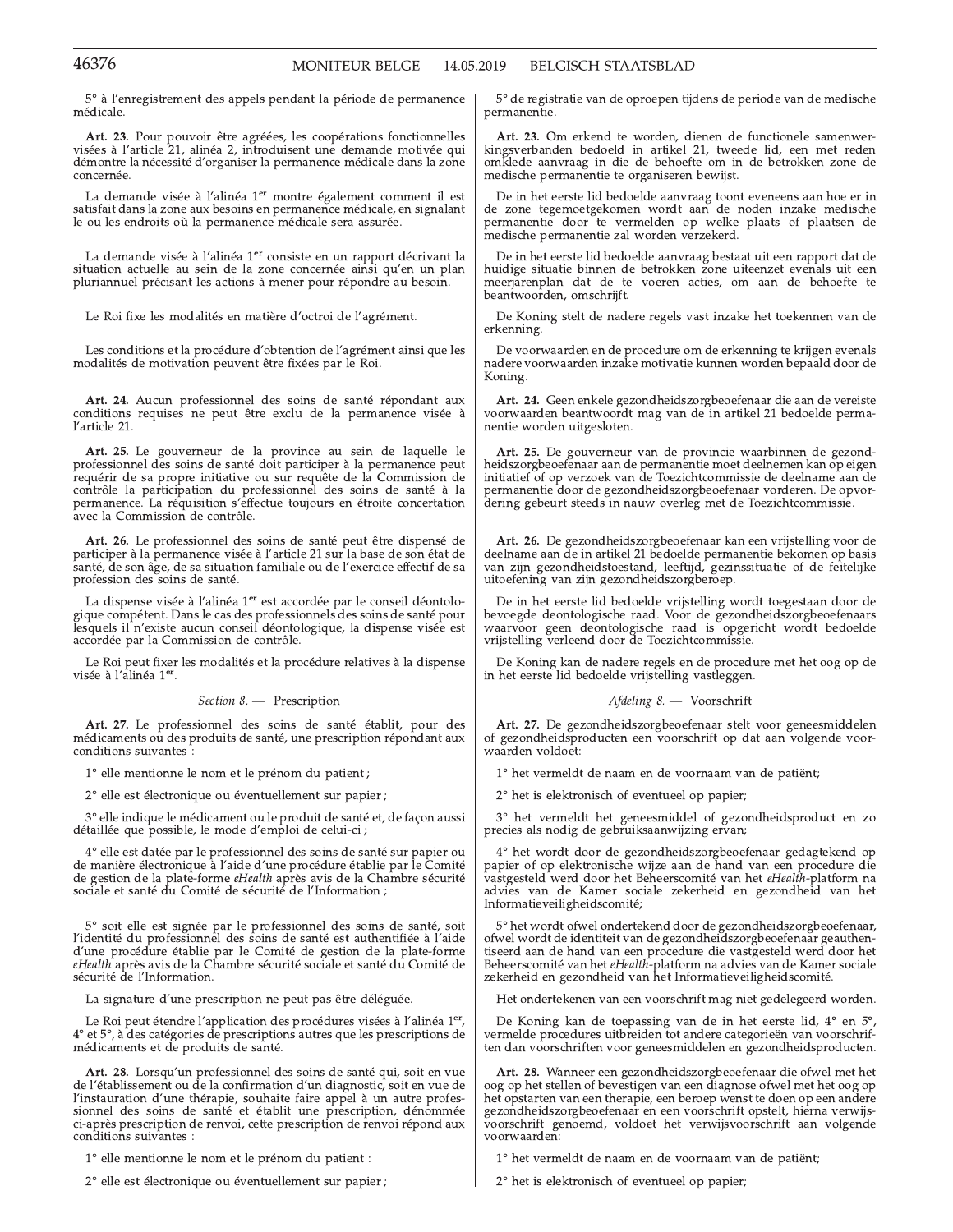3° elle est datée par le professionnel des soins de santé, sur papier ou de manière électronique à l'aide d'une procédure établie par le Comité de gestion de la plate-forme *eHealth* après avis de la Chambre sécurité sociale et santé du Comité de sécurité de l'Information ;

4° soit elle est signée par le professionnel des soins de santé, soit l'identité du professionnel des soins de santé est authentifiée à l'aide d'une procédure établie par le Comité de gestion de la plate-forme eHealth après avis du Comité de sécurité de l'Information, en particulier la Chambre sécurité sociale et santé.

La signature d'une prescription de renvoi ne peut pas être déléguée.

5° elle indique le diagnostic ou les éléments de diagnostic du professionnel des soins de santé ;

6° elle peut indiquer une demande d'accomplissement de certaines prestations diagnostiques ou thérapeutiques. En ce qui concerne les prestations thérapeutiques, elle peut indiquer un nombre maximum de<br>séances de traitement. Le professionnel des soins de santé qui reçoit la prescription peut le cas échéant déroger à cette demande, dans les limites des compétences qui lui sont conférées par ou en vertu de la loi. Le Roi peut désigner les professionnels des soins de santé ayant besoin d'une autorisation du professionnel des soins de santé prescripteur pour la dérogation visée ;

7° elle indique les contre-indications éventuelles pour certains traitements;

8° elle peut comporter une demande de rapportage du diagnostic, du traitement ou des résultats obtenus.

Art. 29. Le professionnel des soins de santé peut rédiger une prescription de groupe dans le cadre d'un accord de collaboration entre professionnels des soins de santé tel que visé à l'article 32.

La prescription de groupe visée implique une délégation de compétences pour les professionnels des soins de santé faisant partie de l'accord de collaboration.

Les professionnels des soins de santé faisant partie de l'accord de collaboration décident d'un commun accord, après concertation avec le patient et le professionnel des soins de santé prescripteur, de l'exécution de la prescription de groupe.

La coordination de l'exécution de la prescription de groupe est assurée par un professionnel des soins de santé faisant partie de<br>l'accord de collaboration.

Le patient et le professionnel des soins de santé prescripteur reçoivent un retour d'information régulier de l'exécution de la prescription de groupe.

L'exécution de la prescription de groupe est documentée dans le dossier du patient.

Art. 30. Le Roi peut préciser le contenu et les modalités de la prescription visée dans la présente section.

Le Roi peut fixer les conditions complémentaires auxquelles doivent répondre les prescriptions en milieu ambulatoire et extrahospitalier.

Le Roi peut également déterminer le contenu et les modalités de la prescription en vue de la reconnaissance en Belgique des prescriptions émises par des prescripteurs établis dans un autre État membre ainsi qu'en vue de la reconnaissance dans un autre État membre des rescriptions émises par des professionnels des soins de santé établis en Belgique. Aux fins du présent alinéa, on entend par État membre, les États membres de l'Union européenne ainsi que la Norvège, l'Islande et Liechtenstein.

#### Section 9. - Informations professionnelles

Art. 31. § 1<sup>er</sup>. Le professionnel des soins de santé peut porter des informations professionnelles à la connaissance du public.

Aux fins de l'application du présent article, on entend par information professionnelle toute forme de communication ayant pour but direct et spécifique, peu importe le lieu, le support ou les techniques employées à cet effet, de faire connaître un professionnel des soins de santé ou de fournir des informations sur la nature de sa pratique.

§ 2. Le professionnel des soins de santé peut porter des informations professionnelles à la connaissance du public dans le respect des conditions suivantes :

1º l'information professionnelle doit être conforme à la réalité, objective, pertinente et vérifiable, et doit être scientifiquement fondée ;  $3^{\circ}$  het wordt door de gezondheidszorgbeoefenaar gedagtekend op papier of op elektronische wijze aan de hand van een procedure die vastgesteld werd door het Beheerscomité van het eHealth-platform na advies van de Kamer sociale zekerheid en gezondheid het Informatieveiligheidscomité;

4° het wordt ofwel ondertekend door de gezondheidszorgbeoefenaar, ofwel wordt de identiteit van de gezondheidszorgbeoefenaar geauthentisserd aan de hand van een procedure die vastgesteld werd door het Beheerscomité van het *eHealth*-platform na advies van het Informatieveiligheidscomité in het bijzonder de Kamer Sociale Zekerheid en Gezondheid.

Het ondertekenen van een verwijsvoorschrift mag niet gedelegeerd worden.

5° het vermeldt de diagnose of de diagnostische gegevens van de gezondheidszorgbeoefenaar;

6° het kan een verzoek voor bepaalde diagnostische of therapeutische verstrekkingen vermelden. Voor wat betreft de therapeutische verstrekkingen kan een maximum aantal behandelingsbeurten worden vermeld. De gezondheidszorgbeoefenaar die het voorschrift ontvangt kan desgevallend van dit verzoek afwijken binnen de perken van de hem door of krachtens de wet toegewezen bevoegdheden. De Koning kan de gezondheidszorgbeoefenaars aanwijzen die een toestemming nodig hebben van de voorschrijvende gezondheidszorgbeoefenaar voor bedoelde afwijking;

7° het vermeldt de eventuele contra-indicaties voor bepaalde behandelingswijzen;

8° het kan een verzoek tot verslaggeving van de diagnosestelling, behandeling of verkregen resultaten bevatten.

Art. 29. Een gezondheidszorgbeoefenaar kan een groepsvoorschrift opstellen voor een in artikel 32 bedoeld samenwerkingsverband tussen gezondheidszorgbeoefenaars.

Bedoeld groepsvoorschrift houdt een delegatie van bevoegdheden in voor de gezondheidszorgbeoefenaars van het samenwerkingsverband.

De gezondheidszorgbeoefenaars van het samenwerkingsverband beslissen na overleg met de patiënt en de voorschrijvende gezondheidszorgbeoefenaar, in onderling overleg over de uitvoering van het groepsvoorschrift.

De coördinatie van de uitvoering van het groepsvoorschrift gebeurt door een gezondheidszorgbeoefenaar van het samenwerkingsverband.

Tijdens de uitvoering van het groepsvoorschrift wordt er op regelmatige basis teruggekoppeld naar de patiënt en de voorschrijvend gezondheidszorgbeoefenaar.

De uitvoering van het groepsvoorschrift wordt gedocumenteerd in het patiëntendossier.

Art. 30. De Koning kan nadere regels bepalen met betrekking tot de inhoud en de modaliteiten van het voorschrijven zoals bedoeld in deze afdeling.

De Koning kan bijkomende voorwaarden vastleggen waaraan de voorschriften in ambulante en extramurale omgeving moeten voldoen.

De Koning kan eveneens de inhoud en de nadere regels van het voorschrijven bepalen met het oog op de erkenning in België van voorschrijfen uitgevaardigd door in een andere lidstaat gevestigde voorschrijvers alsook met het oog op de erkenning in een andere lidstaat van door gezondheidszorgbeoefenaars gevestigd in België uitgevaardigde voorschriften. Voor de toepassing van dit lid wordt verstaan onder lidstaat, de lidstaten van de Europese Unie evenals Noorwegen, IJsland en Liechtenstein.

#### Afdeling 9. - Praktijkinformatie

Art. 31. § 1. De gezondheidszorgbeoefenaar mag praktijkinformatie aan het publiek kenbaar maken.

Voor de toepassing van dit artikel wordt onder praktijkinformatie verstaan iedere vorm van mededeling die rechtstreeks en specifiek, ongeacht de daartoe aangewende plaats, drager of aangewende technieken, tot doel heeft een gezondheidszorgbeoefenaar te laten<br>kennen of informatie te verstrekken over de aard van zijn beroepspraktiik.

§ 2. De gezondheidszorgbeoefenaar mag praktijkinformatie enkel aan het publiek kenbaar maken mits de hierna volgende voorwaarden worden nageleefd:

1° de praktijkinformatie moet waarheidsgetrouw, objectief, relevant en verifieerbaar zijn en ze moet wetenschappelijk onderbouwd zijn;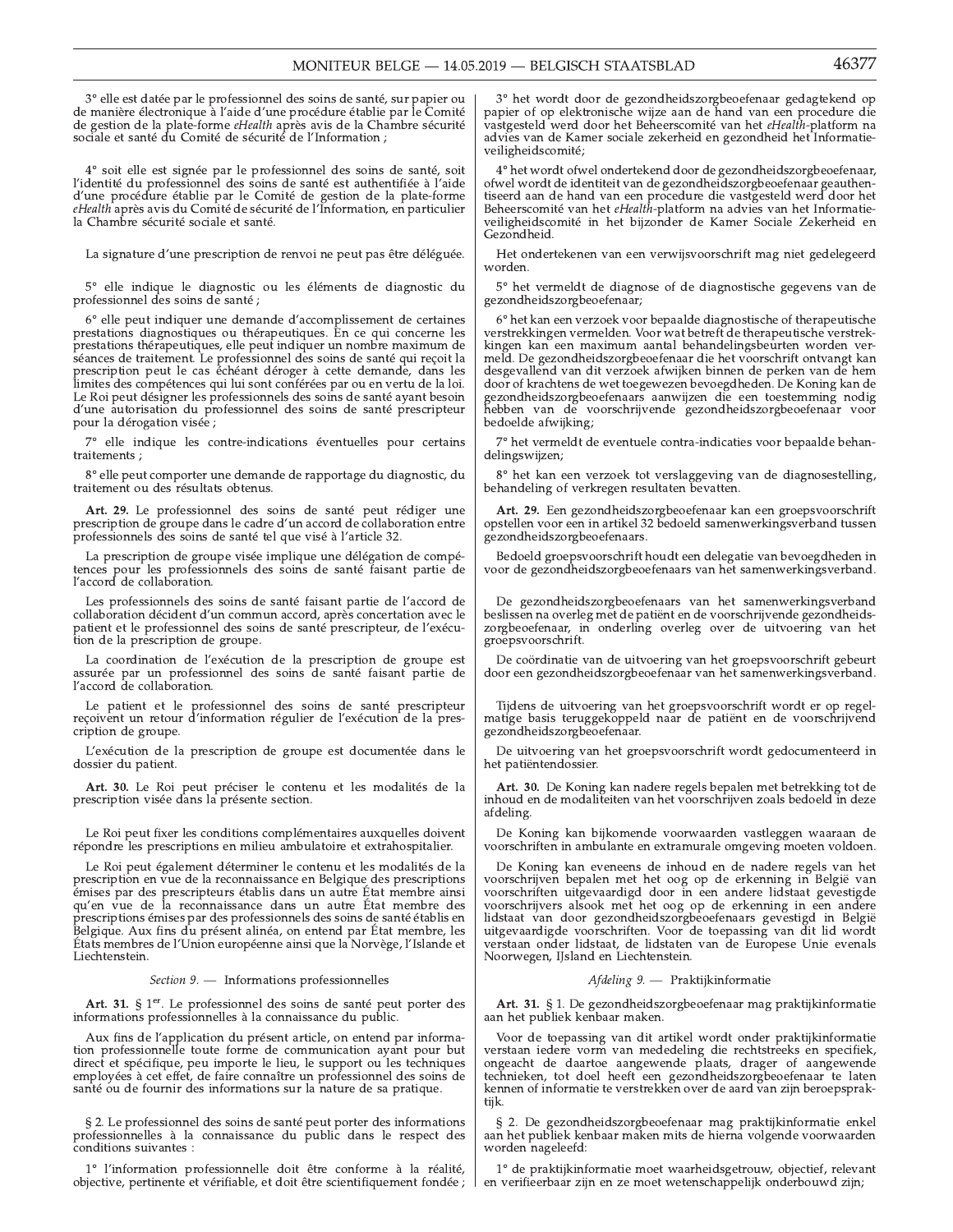2° l'information professionnelle ne peut pas inciter à pratiquer des examens ou des traitements superflus et ne peut pas avoir pour objectif de rabattre des patients.

L'information professionnelle mentionne le(s) titre(s) professionnel(s) particulier(s) dont dispose le professionnel des soins de santé. Cette disposition n'exclut pas que le professionnel des soins de santé puisse également communiquer des informations sur certaines formations pour lesquelles il n'existe aucun titre professionnel particulier.

Section 10. - Structure et organisation de la pratique

Art. 32. Le Roi peut, par arrêté délibéré en Conseil des ministres, pour ce qui est de la prestation proprement dite de soins de santé, préciser les règles relatives à la structure et à l'organisation de la pratique du professionnel des soins de santé individuel et des accords de collaboration entre professionnels des soins de santé précisés par Lui. Dans ce cadre, il peut désigner les professionnels des soins de santé qui font partie de l'accord de collaboration visé.

Les modalités visées à l'alinéa 1<sup>er</sup> sont précisées après avis des conseils consultatifs fédéraux constitués dans le cadre de la loi coordonnée du 10 mai 2015 relative à l'exercice des professions des soins de santé, qui représentent les professionnels des soins de santé auxquels les modalités s'appliqueront.

Les règles visées à l'alinéa 1<sup>er</sup> peuvent entre autres concerner le dossier du patient, la continuité et la permanence de la pratique, la description du rôle du professionnel des soins de santé individuel, la<br>collaboration entre professionnels des soins de santé dans le cadre ou non d'un accord de collaboration et les conditions en matière d'encadrement permettant de dispenser des soins de santé avec un niveau de qualité élevé.

Les règles visées à l'alinéa 1<sup>er</sup> ne concernent pas l'établissement du diagnostic, ni le choix, la mise en route et l'exécution du traitement.

## Section 11. - Dossier du patient

Art. 33. Le professionnel des soins de santé mentionne, le cas échéant et dans les limites de sa compétence, au moins les informations suivantes dans le dossier de patient :

1º l'identification du patient par son numéro d'identification à la sécurité sociale (NISS), son nom, son sexe, sa date de naissance, son adresse, ses numéros de téléphone et ses adresses électroniques ;

2º l'identification du médecin généraliste du patient ;

3° l'identification personnelle du professionnel des soins de santé et, le cas échéant, celle du référent et des professionnels des soins de santé qui est/sont également intervenus dans les soins de santé dispensés ;

4° le motif du contact ou la problématique au moment de la consultation;

5° les antécédents personnels et familiaux ;

6° les résultats d'examens tels que des examens cliniques, radiologiques, biologiques, fonctionnels et histo-pathologiques ;

7° le compte-rendu des entretiens de concertation avec le patient, d'autres professionnels des soins de santé ou des tiers ;

8° les attestations, rapports ou avis reçus du patient ou de tiers ;

9° les objectifs de santé et les déclarations d'expression de la volonté reçues du patient ;

10° le diagnostic établi par le professionnel des soins de santé concerné;

11° la caractérisation du patient telle que visée à l'article 12 ;

12° l'aperçu chronologique des soins de santé dispensés avec indication du type et de la date ;

13° l'évolution de l'affection si cela est pertinent ;

14° les renvois vers d'autres professionnels des soins de santé, services ou tiers;

15° les médicaments et les produits de santé pré, péri- et postopératoires, y compris le schéma de médication ;

16° les complications qui nécessitent un traitement complémentaire ;

17° en cas d'hospitalisation du patient, si le professionnel des soins de santé le juge pertinent, une note journalière d'évaluation de l'état de santé du patient;

2° de praktijkinformatie mag niet aanzetten tot overbodige onderzoeken of behandelingen noch mag ze de ronseling van patiënten tot doel hebben.

De praktijkinformatie vermeldt de bijzondere beroepstitel(s) waarover de gezondheidszorgbeoefenaar beschikt. Deze bepaling sluit niet uit dat de gezondheidszorgbeoefenaar ook kan informeren over bepaalde opleidingen waarvoor geen bijzondere beroepstitel bestaat.

Afdeling 10. - Structuur en organisatie van de praktijkvoering

Art. 32. De Koning kan bij een besluit vastgesteld na overleg in de Ministerraad, voor wat betreft het eigenlijk verstrekken van gezondheidszorg nadere regels bepalen met betrekking tot de structuur en organisatie van de praktijk van de individuele gezondheidszorgbeoefenaar en van door Hem nader omschreven samenwerkingsverbanden Finanti en van door Tenri mader. Omsdere verbaarden gezondheids-<br>zorgbeoefenaars. Hij kan daarbij de gezondheids-<br>zorgbeoefenaars aanduiden die deel uitmaken van bedoeld samenwerkingsverband.

De in het eerste lid bedoelde nadere regels worden bepaald na advies van de federale adviesraden opgericht in het kader van de gecoördi neerde wet van 10 mei 2015 betreffende de uitoefening van gezondheidszorgberoepen, die gezondheidszorgbeoefenaars vertegenwoordigen waarop de nadere regels van toepassing zullen zijn.

De in het eerste lid bedoelde regels kunnen onder meer betrekking hebben op het patiëntendossier, de continuïteit en permanentie van de praktijkvoering, de rolomschrijving van de individuele gezondheidszorgbeoefenaars, de samenwerking tussen gezondheidszorgbeoefenaars al dan niet binnen een samenwerkingsverband en de voorwaarden inzake omkadering die toelaten om gezondheidszorg op een kwalitatief hoogstaand niveau te verstrekken.

De in het eerste lid bedoelde regels hebben geen betrekking op het stellen van de diagnose, de keuze, het instellen en de uitvoering van de behandeling.

## Afdeling 11. - Patiëntendossier

Art. 33. De gezondheidszorgbeoefenaar neemt in voorkomend geval en binnen zijn bevoegdheid minstens volgende gegevens op in het patiëntendossier:

 $1^{\circ}$  de identificatie van de patiënt door zijn identificatie<br/>nummer van de sociale zekerheid (INSZ), zijn naam, geslacht, geboorte<br/>datum, adresgegevens, telefoonnummers en e-mailadressen;

2° de identificatie van de huisarts van de patiënt;

3° de identificatie van de gezondheidszorgbeoefenaar zelf en in voorkomend geval van de verwijzer en van de gezondheidszorgbeoe-<br>fenaars die eveneens bij de verstrekte gezondheidszorg en tussenkwamen:

4° de reden van het contact of de problematiek bij de aanmelding;

5° persoonlijke en familiale antecedenten;

6° de resultaten van onderzoeken zoals klinische, radiologische, biologische, functionele en histopathologische onderzoeken;

7° de weergave van overleggesprekken met de patiënt, andere gezondheidszorgbeoefenaars of derden;

8° attesten, verslagen of adviezen ontvangen van de patiënt of derden:

9° de gezondheidsdoelen en de wilsverklaringen ontvangen van de patiënt;

 $10^{\circ}$ de diagnose vastgesteld door de betrokken gezondheidszorgbeoefenaar;

11° de karakterisatie van de patiënt als bedoeld in artikel 12;

12° het chronologisch overzicht van de verstrekte gezondheidszorg met opgave van type en datum;

13° de evolutie van de aandoening indien pertinent;

14° de doorverwijzingen naar andere gezondheidszorgbeoefenaars, diensten of derden;

15° de pre-, peri- en postoperatieve geneesmiddelen en gezondheids-<br>producten inclusief het medicatieschema;

16° verwikkelingen die een bijkomende behandeling vergen;

17° bij opname van de patiënt in een ziekenhuis, indien de gezondheidszorgbeoefenaar dat pertinent acht, een dagelijkse evaluaenota van de gezondheidstoestand van de patiënt;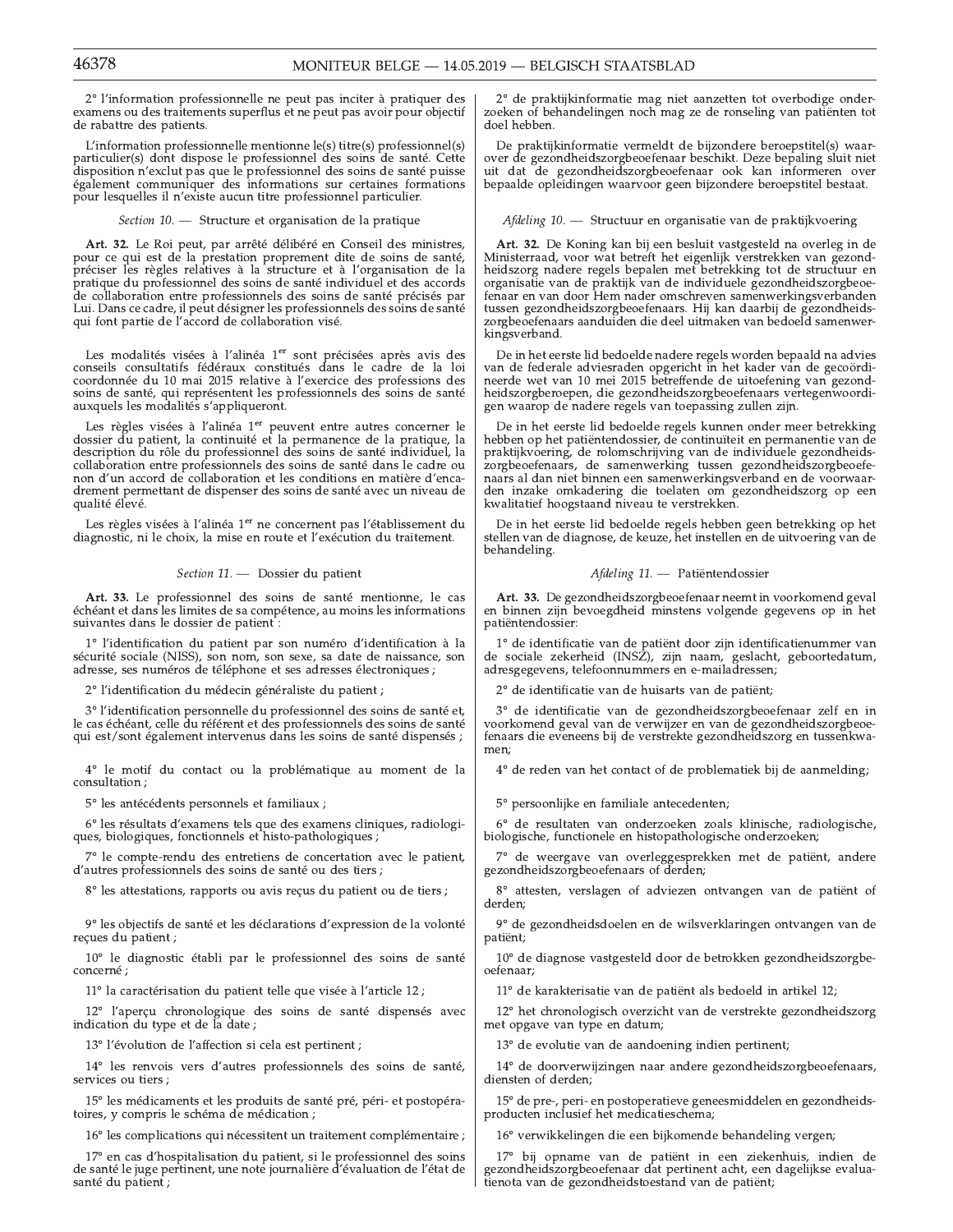18° la mention qu'en application des articles 7, § 2, et 8, § 3, de la loi du 22 août 2002 relative aux droits du patient, des informations ont été communiquées, avec l'accord du patient, à une personne de confiance ou au patient en présence d'une personne de confiance et l'identité de cette personne de confiance ;

19° la demande expresse du patient de ne pas lui fournir d'informations en application des articles 7, § 3, et 8, § 3, de la loi précitée du 22 août 2002;

20° la motivation du fait de ne pas divulguer des informations au patient en application de l'article 7, § 4, de la loi précitée du ,<br>22 août 2002 ;

21<sup>°</sup> la demande du patient en application de l'article 9, § 2, de la loi précitée du 22 août 2002 de se faire assister par une personne de confiance désignée par lui ou d'exercer son droit de consultation par l'entremise de celle-ci ainsi que l'identité de cette personne de confiance:

22° la motivation du rejet total ou partiel de la demande d'un représentant du patient visant à obtenir la consultation ou une copie du dossier de patient en application de l'article 15, § 1<sup>er</sup>, de la loi précitée du 22 août<sup>5</sup>2002;

23° la motivation de la dérogation à la décision prise par un représentant du patient en application de l'article 15, § 2, de la loi précitée du 22 août 2002.

Le Roi peut préciser les informations visées à l'alinéa 1<sup>er</sup>.

Art. 34. A partir d'une date à fixer par le Roi par arrêté délibéré en Conseil des ministres, le professionnel des soins de santé tient à jour le dossier du patient et le conserve sous une forme électronique. Le Roi peut fixer une date distincte pour les différents professionnels des soins de santé.

Art. 35. Le professionnel des soins de santé conserve le dossier du patient pendant minimum 30 ans et maximum 50 ans à compter du dernier contact avec le patient.

Section 12. - Accès aux données de santé

Art. 36. Le professionnel des soins de santé a accès aux données à caractère personnel relatives à la santé du patient qui sont tenues à jour et conservées par d'autres professionnels des soins de santé à condition que le patient ait préalablement donné son consentement éclairé concernant cet accès.

Lors de l'octroi du consentement visé à l'alinéa 1<sup>er</sup>, le patient peut exclure certains professionnels des soins de santé.

Le Roi peut définir les modalités relatives au consentement visé à l'alinéa $1^{\mathrm{ef}}.$ 

Art. 37. Le professionnel des soins de santé a uniquement accès aux données à caractère personnel relatives à la santé des patients avec lesquels il entretient une relation thérapeutique.

Pour l'application de l'alinéa 1er, on entend par relation thérapeutique toute relation entre un patient et un professionnel des soins de<br>santé dans le cadre de laquelle des soins de santé sont dispensés.

Le Roi peut, avec indication des cas spécifiques d'échange de données à caractère personnel relatives à la santé du patient, désigner les catégories de professionnels des soins de santé qui, malgré le fait qu'en application de l'alinéa 2, ils entretiennent une relation thérapeutique avec le patient, n'ont pas accès à l'échange des données visées.

Art. 38. Le professionnel des soins de santé qui entretient une relation thérapeutique avec le patient, a uniquement accès aux données à caractère personnel relatives à la santé de ce patient dans le respect des conditions suivantes :

1º la finalité de l'accès consiste à dispenser des soins de santé ;

2° l'accès est nécessaire à la continuité et à la qualité des soins de santé dispensés;

3° l'accès se limite aux données utiles et pertinentes dans le cadre de la prestation de soins de santé.

Art. 39. Lorsque, dans un cas d'urgence, il y a incertitude quant au consentement du patient concernant l'accès du professionnel des soins de santé aux données à caractère personnel relatives à la santé du patient, le professionnel des soins de santé, en vue de dispenser les soins de santé nécessaires dans l'intérêt du patient, a accès aux données visées dans le respect des conditions visées aux articles 37 et 38.

18° de vermelding dat in toepassing van de artikelen 7, § 2, en 8, § 3, van de wet van 22 augustus 2002 betreffende de rechten van de patient, informatie, met akkoord van de patiënt, werd meegedeeld aan een vertrouwenspersoon of aan de patiënt in aanwezigheid van een vertrouwenspersoon evenals de identiteit van deze vertrouwenspersoon:

19° het verzoek van de patiënt dat informatie niet aan hem wordt verstrekt in toepassing van de artikelen 7, § 3, en 8, § 3, van<br>voornoemde wet van 22 augustus 2002;

20° de motivering voor het onthouden van informatie aan de patiënt in toepassing van artikel 7,  $\S$  4, van voornoemde wet van 22 augustus 2002;

21° het verzoek van de patiënt in toepassing van artikel 9, § 2, van voornoemde wet van 22 augustus 2002 om zich te laten bijstaan door of zijn inzagerecht uit te oefenen via een door hem aangewezen vertrouwenspersoon evenals de identiteit van deze vertrouwenspersoon;

22° de motivering van de gehele of gedeeltelijke weigering van inzage in of afschrift van het patiëntendossier aan een vertegenwoordiger van de patiënt in toepassing van artikel 15, § 1, van voornoemde wet van 22 augustus 2002;

23° de motivering van de afwijking van de beslissing van een vertegenwoordiger van de patiënt in toepassing van artikel 15, § 2, van voornoemde wet van 22 augustus 2002.

De Koning kan de in het eerste lid bedoelde gegevens preciseren.

Art. 34. Vanaf een door de Koning bij een besluit vastgesteld na overleg in de Ministerraad te bepalen datum houdt de gezondheidszorgbeoefenaar het patiëntendossier bij en bewaart het in elektronische vorm. De Koning kan voor de verschillende gezondheidszorgbeoefenaars een afzonderlijke datum bepalen.

Art. 35. De gezondheidszorgbeoefenaar bewaart het patiëntendossier gedurende minimum 30 jaar en maximum 50 jaar te rekenen vanaf het laatste patiëntencontact.

 $A<sub>f</sub>deling 12.$  Toegang tot gezondheidsgegevens

Art. 36. De gezondheidszorgbeoefenaar heeft toegang tot persoonsran von Detreffende de gezondheid van de patiënt die worden<br>bijgehouden en bewaard door andere gezondheidszorgbeoefenaars op voorwaarde dat de patiënt voorafgaand zijn geïnformeerde toestemming tot deze toegang gaf.

De patiënt kan bij het verlenen van de in het eerste lid bedoelde toestemming bepaalde gezondheidszorgbeoefenaars uitsluiten.

De Koning kan nadere regels bepalen voor de in het eerste lid bedoelde toestemming.

Art. 37. De gezondheidszorgbeoefenaar heeft enkel toegang tot de bersoonsgegevens betreffende de gezondheid van een patiënt waarmee hij een therapeutische relatie heeft.

Voor de toepassing van het eerste lid wordt onder therapeutische relatie verstaan een relatie tussen een patiënt en een gezondheidszorgbeoefenaar in het kader waarvan gezondheidszorg wordt verstrekt.

De Koning kan met aanwijziging van de specifieke gevallen van uitwisseling van persoonsgegevens met betrekking tot de gezondheid van de patiënt, de categorieën gezondheidszorgbeoefenaars aanwijzen die ondanks dat ze in toepassing van het tweede lid een therapeutische relatie met de patiënt hebben, geen toegang hebben tot de uitwisseling van bedoelde gegevens.

Art. 38. De gezondheidszorgbeoefenaar die een therapeutische relatie met de patient heeft, heeft enkel toegang tot de persoonsgegevens betreffende de gezondheid van deze patiënt onder de volgende voorwaarden:

1° de finaliteit van de toegang bestaat uit het verstrekken van gezondheidszorg;

2° de toegang is noodzakelijk voor de continuïteit en kwaliteit van het verstrekken van gezondheidszorg;

3° de toegang beperkt zich tot de gegevens die dienstig en pertinent zijn in het kader van het verstrekken van gezondheidszorg.

Art. 39. Wanneer in een spoedgeval geen duidelijkheid aanwezig is omtrent de toestemming van de patiënt met betrekking tot de toegang van de gezondheidszorgbeoefenaar tot de persoonsgegevens die de gezondheid van de patiënt betreffen, heeft de gezondheidszorgbeoefenaar met het oog op het verstrekken van de noodzakelijke gezondheidszorg in het belang van de patiënt toegang tot bedoelde gegevens onder de in de artikelen 37 en 38 gestelde voorwaarden.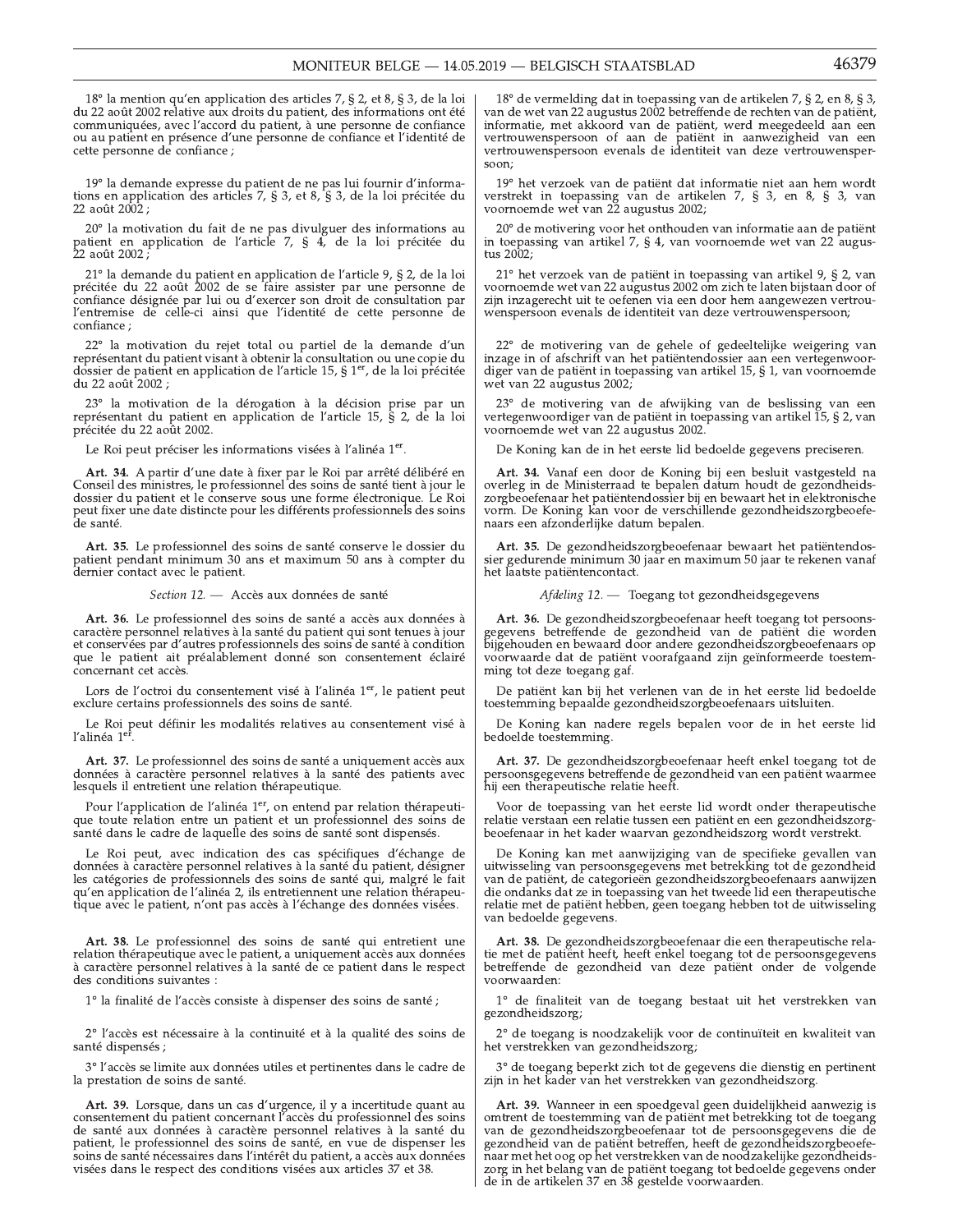Art. 40. Le professionnel des soins de santé qui tient à jour et conserve les données personnelles relatives à la santé du patient prend les mesures nécessaires afin que le patient puisse contrôler quelles personnes ont ou ont eu accès à ses données personnelles relatives à la santé.

## Section 13. - Contrôle de qualité

Art. 41. Le Roi peut, pour les professionnels des soins de santé qui accomplissent des prestations à risque, le cas échéant par profession des soins de santé, par arrêté délibéré en Conseil des ministres et après avis du Conseil supérieur des médecins spécialistes et des médecins généralistes :

1° déterminer la composition et le fonctionnement des structures organisationnelles qui organisent ou conduisent de manière ad hoc le contrôle de la qualité de la pratique des professionnels des soins de santé qui accomplissent des prestations à risque et de l'entretien de leur compétence professionnelle, étant entendu que les professionnels des soins de santé qui dispensent des soins de santé à risque tels que ceux qui sont contrôlés, doivent siéger au sein de ces structures ;

2° déterminer les règles et les modalités du contrôle de qualité de la pratique et de l'entretien de la compétence professionnelle des professionnels des soins de santé qui accomplissent des prestations à risque.

Section 14. - Registre

Art. 42. § 1<sup>er</sup>. Le professionnel des soins de santé communique à la rica de Soins de santé du Service Public Fédéral Santé<br>publique, Sécurité de la Chaîne alimentaire et Environnement :

1° une description générale des soins de santé qu'il dispense ;

2° s'il dispense ou non des soins de santé dans le cadre d'une collaboration avec d'autres professionnels des soins de santé ;

3° l'endroit où il dispense les soins de santé en question.

Toute modification des données visées à l'alinéa 1<sup>er</sup> est communiquée sans délai.

Les alinéas 1<sup>er</sup> et 2 ne sont pas d'application si la direction générale Soins de santé dispose des données visées par une autre source.

§ 2. Les données communiquées sont consignées dans un registre des pratiques, après vérification éventuelle par la direction générale précitée.

Le professionnel des soins de santé reçoit une notification des données le concernant qui sont consignées dans le registre des pratiques

Si la direction générale visée constate que les données communiquées en application du paragraphe  $1<sup>er</sup>$ ne sont pas ou ne sont plus correctes, elle procède d'office à l'adaptation des données.

§ 3. Le public a accès aux données reprises dans le registre des pratiques. Le professionnel des soins de santé qui n'exerce plus substantiellement les soins de santé pour lesquels il est enregistré, peut demander de ne plus accorder au public l'accès à son enregistrement.

§ 4. Le Roi peut définir les modalités relatives à l'application du présent article.

Art. 43. Le Roi peut par arrêté délibéré en Conseil des ministres, pour les professionnels des soins de santé, les collaborations entre professionnels des soins de santé et/ou les soins de santé qu'Il définit, fixer des conditions complémentaires relatives à la consignation dans le registre des pratiques visé à l'article 42, § 2.

> CHAPITRE 4. - Commission fédérale de contrôle de la pratique des soins de santé

Art. 44. Il est institué auprès de la direction générale Soins de santé du SPF Santé publique, Sécurité de la Chaîne alimentaire et Environnement, une Commission fédérale de contrôle de la pratique des soins de santé.

Art. 45. La Commission de contrôle a pour mission de surveiller la pratique des professionnels des soins de santé.

En application du premier alinéa, la Commission de contrôle est habilitée à contrôler

1° l'aptitude physique et psychique des professionnels des soins de santé;

2° le respect par les professionnels des soins de santé des dispositions de la présente loi et de ses arrêtés d'exécution.

Art. 40. De gezondheidszorgbeoefenaar die de persoonsgegevens betreffende de gezondheid van de patiënt bijhoudt en bewaart, neemt de nodige maatregelen opdat de patiënt kan controleren welke personen toegang hebben of hebben gehad tot de hem betreffende persoonsgegevens betreffende de gezondheid.

## Afdeling 13. - Kwaliteitscontrole

Art. 41. De Koning kan voor gezondheidszorgbeoefenaars die risicovolle verstrekkingen stellen, desgevallend per gezondheidszorgberoep bij een besluit vastgesteld na overleg in de Ministerraad en na advies van de Hoge Raad van artsen-specialisten en van huisartsen:

 $1^{\circ}$ de samenstelling en werking bepalen van de organisatorische structuren die ad hoc de kwalitatieve toetsing van de praktijkvoering van de gezondheidszorgbeoefenaars die risicovolle verstrekkingen stellen en van hun onderhouden professionele bekwaming organiseren of begeleiden met dien verstande dat gezondheidszorgbeoefenaars die risicovolle gezondheidszorg verstrekken zoals deze die worden getoetst, in deze structuren zitting moeten hebben;

2° de regels en de nadere regels vaststellen inzake de kwalitatieve toetsing van de praktijkvoering en van het onderhouden van de professionele bekwaming van de gezondheidszorgbeoefenaars die risicovolle verstrekkingen verrichten.

## Afdeling 14. - Register

Art. 42. § 1. De gezondheidszorgbeoefenaar deelt aan het Directoraatgeneraal Gezondheidszorg van de Federale Overheidsdienst Volksgezondheid, Veiligheid van de Voedselketen en Leefmilieu mee:

1° een algemene omschrijving van de gezondheidszorg die hij verstrekt:

2° of hij gezondheidszorg al dan niet verstrekt in het kader van een samenwerking met andere gezondheidszorgbeoefenaars;

3° de locatie waar hij bedoelde gezondheidszorg verstrekt.

Elke wijziging in de in het eerste lid bedoelde gegevens wordt onverwijld meegedeeld.

Het eerste en het tweede lid zijn niet van toepassing indien het Directoraat-generaal Gezondheidszorg door een andere bron over bedoelde gegevens beschikt.

§ 2. De meegedeelde gegevens worden na gebeurlijke verificatie door voornoemd Directoraat-generaal opgenomen in een register van praktijken.

De gezondheidszorgbeoefenaar ontvangt een notificatie van de hem betreffende gegevens die in het register van praktijken zijn opgenomen.

Indien bedoeld Directoraat-generaal vaststelt dat de in toepassing van paragraaf 1 meegedeelde gegevens niet of niet meer correct zijn, gaat hij over tot ambtshalve aanpassing van de gegevens.

§ 3. Het publiek heeft toegang tot de in het register van praktijken opgenomen gegevens. De gezondheidszorgbeoefenaar die de gezondheidszorg waarvoor hij geregistreerd is niet meer substantieel uitoefent, kan vragen om het publiek geen toegang meer te verlenen tot zijn registratie.

§ 4. De Koning kan nadere regels vaststellen voor de toepassing van dit artikel.

Art. 43. De Koning kan, bij een besluit vastgelegd na overleg in de Ministerraad, voor door Hem bepaalde gezondheidszorgbeoefenaars, samenwerkingen tussen gezondheidszorgbeoefenaars en/of gezondheidszorg, bijkomende voorwaarden bepalen voor de opname in het in artikel 42, § 2, bedoelde register van praktijken.

> HOOFDSTUK 4. - Federale Commissie voor toezicht op de praktijkvoering in de gezondheidszorg

Art. 44. Bij het Directoraat-generaal Gezondheidszorg van de FOD Volksgezondheid, Veiligheid van de Voedselketen en Leefmilieu wordt een Federale Commissie voor toezicht op de praktijkvoering in de gezondheidszorg opgericht.

Art. 45. De Toezichtcommissie heeft als opdracht toezicht te houden op de praktijkvoering van de gezondheidszorgbeoefenaars.

De Toezichtcommissie kan in toepassing van het eerste lid toezicht uitoefenen op:

1° de fysieke en psychische geschiktheid van de gezondheidszorgbeoefenaars

2° de naleving door de gezondheidszorgbeoefenaars van de bepalingen van deze wet en de uitvoeringsbesluiten ervan.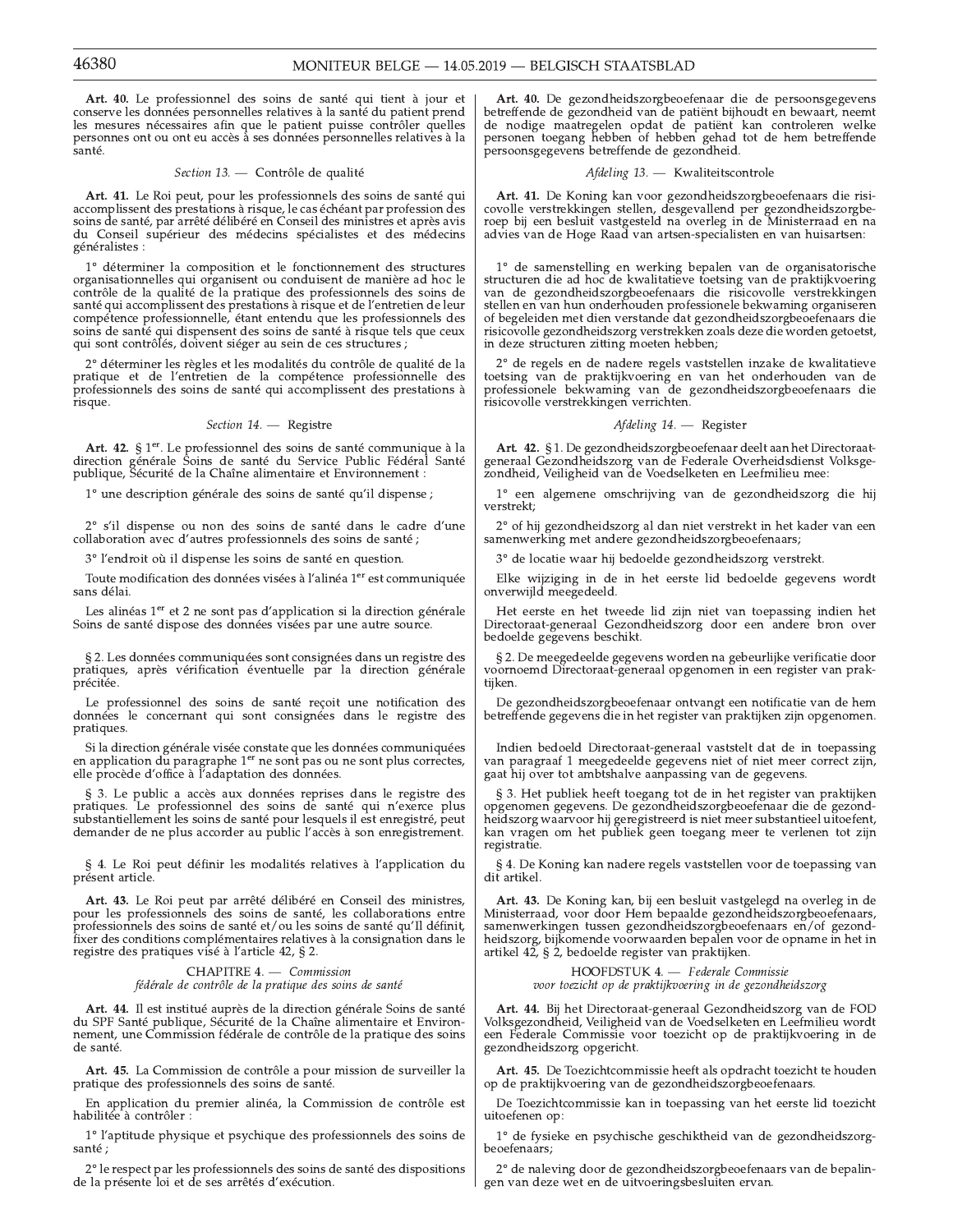Art. 46. § 1<sup>er</sup>. La Commission de contrôle est constituée d'une chambre d'expression néerlandaise et d'une chambre d'expression française. Art. 46. § 1<sup>er</sup>. La chambre d'expression<br>française.<br>§ 2. Chaque chambr<br><sup>1</sup>° un président et<br>magistrat honoraire de<br><sup>2</sup>° un membre effect<br>qui sont proposés par<br><sup>3</sup>° un membre effect<br>et qui sont proposés ]

§ 2. Chaque chambre comprend :

1° un président et un président suppléant qui sont magistrat ou magistrat honoraire de l'ordre judiciaire;

qui sont proposés par le Conseil national de l'Ordre des médecins ;

et qui sont proposés par le Conseil national de l'Ordre des pharmaciens :

Art. 46. § 1<sup>er</sup>. La Commission de contrôle est constituée d'une chambre d'expression néerlandaise et d'une chambre d'expression française.<br>
§ 2. Chaque chambre comprend :<br>
1° un président et un président suppléant qui son chambre d'expression néerlandaise et d'une chambre d'expression<br>française.<br>§ 2. Chaque chambre comprend :<br><sup>1°</sup> un président et un président suppléant qui sont magistrat ou<br>magistrat honoraire de l'ordre judiciaire ;<br><sup>2°</sup> u  $1^{\circ}$ un président et un président suppléant qui sont magistrat ou magistrat honoraire de l'ordre judiciaire ;<br>
2° un membre effectif et un membre suppléant qui sont médecins et qui sont proposés par le Conseil national <sup>1</sup> au présient et au présient suppleant qui sont magistrat bonoraire de l'ordre judiciaire ;<br>
2° un membre effectif et un membre suppléant qui sont médecins et<br>
qui sont proposés par le Conseil national de l'Ordre des méd par les organisations représentatives de la catégorie concernée sur une liste double de candidats : 4° deux membres effectifs et del<br>des catégories suivantes de profes<br>par les organisations représentati<br>liste double de candidats :<br><br> $a)$  médecins ;<br><br> $b)$  dentistes ;<br><br> $c)$  pharmaciens ;<br><br> $d)$  sages-femmes ;<br><br> $e)$  infirmie

a) médecins :

 $b)$  dentistes;

 $c$ ) pharmaciens ;

 $e$ ) infirmiers ;

 $f$ ) kinésithérapeutes ;

g) psychologues cliniciens et orthopédagogues cliniciens ;

h) paramédicaux ;

i) secouristes-ambulanciers.

§ 3. Le président, le président suppléant et les membres sont nommés par le Roi pour un terme de six ans.

§ 4. Le Roi peut fixer les critères auxquels une organisation doit répondre pour être représentative en vue d'être autorisée à proposer des membres tel que visés au paragraphe 2, 4°.

Art. 47. § 1<sup>er</sup>. Un fonctionnaire de l'inspection de l'Agence fédérale des Médicaments et des Produits de santé ainsi qu'un fonctionnaire du *H*) parameticaux *i*<br>
(*k*) examption in the président suppléant et les membres sont nommés<br>
Sa .<br>
Le Roi pour un terme de six ans.<br>
Se . Le Roi pour un terme de six ans.<br>
Se . Le Roi pour téxer les crities auxquels une o *i*) secouristes-ambulanciers.<br>
§ 3. Le président, le président suppléant et les membres sont nommés<br>
par le Roi pour un terme de six ans.<br>
§ 4. Le Roi peut fixer les critères auxquels une organisation doit<br>
répondre pour Service de Contrôle et d'Evaluation médicaux de l'Institut national d'assurance maladie-invalidite peuvent participer avec voix consulta-<br>tive aux réunions des chambres visées à l'article 46, § 1<sup>er</sup>. Ces § 4. Le Roi peut fixer les critères auxquels une organisation doit<br>
répondre pour être représentative en vue d'être autorisée à proposer<br>
des membres tel que visés au paragraphe 2, 4°.<br> **Art. 47.** § 1<sup>or</sup>. Un fonctionnair tations et de rédiger des procès-verbaux. Ils sont désignés par le Roi pour une période de six ans.

Les inspecteurs visés à l'article 49 peuvent également participer avec voix consultative aux réunions visées à l'alinéa 1er.

§ 2. Les chambres peuvent recourir à des experts pour l'exécution de leurs missions.

Art. 48. Un fonctionnaire de la Direction generale Soins de Sante du tations et de rédiger des procès-verb<br>pour une période de six ans.<br>Les inspecteurs visés à l'article 49 p<br>voix consultative aux réunions visées<br>§ 2. Les chambres peuvent recourir<br>leurs missions.<br>**Art. 48.** Un fonctionnaire SPF Santé publique, Sécurité de la Chaîne alimentaire et Environnement est le secrétaire de la Commission de contrôle. Le secrétaire visé a au minimum le niveau A. Il est désigné par le ministre pour une période de six ans.

Art. 49.  $\S$  1<sup>er</sup>. Le contrôle concret sur le terrain est exercé par les inspecteurs d'hygiene de la Direction générale Soins de Santé du SPF Santé publique, Sécurité de la Chaîne alimentaire et Environnement.

Tr Sante publique, Securite de la Chaine alimentaire et Environne-<br>ent est le secrétaire de la Commission de contrôle. Le secrétaire visé<br>riode de six ans.<br>Art. 49. § 1<sup>er</sup>. Le contrôle concret sur le terrain est exercé pa ment est le secretaire de la Commission de controle. Le secretaire vise<br>
a au minimum le niveau A. Il est désigné par le ministre pour une<br>
période de six ans.<br> **Art. 49.** § 1<sup>er</sup>. Le contrôle concret sur le terrain est ex Service de Contrôle et d'Evaluation médicaux de l'Institut national d'assurance maladie-invalidité qui sont désignés par le Roi. SPF Santé publique, Sécurité de la Chaîne alimentaire et<br>ment.<br>§ 2. Ce contrôle peut également être effectué par des ins<br>l'Agence fédérale des Médicaments et des Produits de s<br>Service de Contrôle et d'Evaluation médicaux d S 2. Ce controle peut egalement et<br>
l'Agence fédérale des Médicaments<br>
Service de Contrôle et d'Evaluation<br>
d'assurance maladie-invalidité qui sc<br>
S 3. Le Roi peut préciser les cond<br>
visés au présent article doivent satis

§ 3. Le Roi peut préciser les conditions auxquelles les inspecteurs visés au présent article doivent satisfaire.

Art. 50. La Commission de controle peut exercer le controle de la

2° par un contrôle ad hoc :

 $a)$  à la suite d'une plainte ;

b) sur initiative propre.

Art. 51. En vue du controle systematique et ad hoc susvise, la Commission de contrôle, hormis dans le cas où la Commission de contrôle déclare une plainte irrecevable, prend contact avec le directeur general de la Direction generale Soins de sante, qui donne aux inspecteurs visés à l'article 49 des instructions en vue d'un contrôle concret sur le terrain.

Art. 46. § 1. De Toezichtcommissie is samengesteld uit een Nederlandstalige kamer en een Franstalige kamer.

§ 2. Elke kamer bestaat uit:

 $1^{\circ}$ een voorzitter en een plaatsvervangend voorzitter die magistraat of eremagistraat van de rechterlijk orde zijn;

worden voorgedragen door de Nationale Raad van de Orde der artsen;

worden voorgedragen door de Nationale Raad van de Orde der apothekers:

'%(
() Art. 46. § 1. De Toezichtcommissie is samengesteld uit een Neder-<br>
pression | Art. 46. § 1. De Toezichtcommissie is samengesteld uit een Neder-<br>
start ou | ° een voorzitter en een plaatsvervangend voorzitter die magistraat Xaristrat ou<br>
Se al landstalige kamer en een Franstalige kamer.<br>
Se al landstalige kamer bestaat uit:<br>
1º een voorzitter en een plaatsvervangend voorzitter die magistraat<br>
of eremagistraat van de rechterlijk orde zijn;<br>
2º  $\begin{tabular}{ll} {\bf \textit{trat ou} } & 1^{\circ} \text{ een voorzitter en een plaatsvervangend voorzitter die magistraat \\ {\rm \textit{of eremagistraat van de rechterlijk orde zijn;} \\ & 2^{\circ} \text{ een effectief lid en een plaatsvervangend lid die arts zijn en worden voorgedragen door de Nationale Raad van de Orde der artsen; \\ & 3^{\circ} \text{ een effectief lid en een plaatsvervangend lid die apotheker zijn en worden voorgedragen door de Nationale Raad van de Orde der altsonale apothekers;} \\ & 4^{\circ} \text{ twee effectieve leden en twee plaatsvervangende leden voor elk van volgende categorie van gezondheidszorgbeoefenaars voorgedraaur une \\ & 4^{\$ Tect voorzitter ein plaatsvervangend tid die arts zijn en demagistraat van de rechterlijk orde zijn;<br>
2° een effectief lid en een plaatsvervangend lid die arts zijn en worden voorgedragen door de Nationale Raad van de Orde gen door de representatieve organisaties van betrokken categorie op een dubbele lijst van kandidaten:

a) artsen:

b) tandartsen;

c) apothekers;

d) vroedvrouwen:

e) verpleegkundigen;

 $f$ ) kinesitherapeuten;

g) klinisch psychologen en klinisch orthopedagogen;

h) paramedici;

i) hulpverlener-ambulanciers.

 $\frac{1}{8}$  3. De voorzitter, de plaatsvervangend voorzitter en de leden worden door de Koning benoemd voor een termijn van zes jaar

§ 4. De Koning kan criteria vastleggen waaraan een organisatie moet

*g*) kinisch psychologen en klinisch orthopedagogen;<br> *a*) kinisch psychologen en klinisch orthopedagogen;<br> *i*) hulpverlener-ambulanciers.<br>
§ 3. De voorzitter, de plaatsvervangend voorzitter en de leden<br>
worden door de K ens ;<br>
sont nommés<br>  $\begin{array}{r} g)$  klinisch psychologen en klinisch h<br>
i paramedici;<br>
i i hulpverlener-ambulanciers.<br>
Sont nommés<br>  $\begin{array}{r} g)$  s. De voorzitter, de plaatsve<br>
syanisation doit<br>
Se à proposer<br>
se à proposer<br>
le Art. 47. § 1. Een ambtenaar van de inspectie van het Federaal Agentschap voor Geneesmiddelen en Gezondheidsproducten evenals een ambtenaar van de Dienst Geneeskundige Controle en Evaluatie van ' het Rijksinstituut voor Ziekte- en Invaliditeitsverzekering kunnen met raadgevende stem deelnemen aan de vergaderingen van de in artikel 46, § I bedoelde kamers. Deze ambtenaren beschikken over een bevoegdheid om vaststellingen te doen en om een proces-verbaal op te stellen. Ze worden voor een periode van zes jaar aangeduid door de Koning.

> De inspecteurs bedoeld in artikel 49 kunnen tevens met raadgevende stem deelnemen aan de in het eerste lid bedoelde vergaderingen.

> § 2. De kamers kunnen voor het uitvoeren van hun opdrachten beroep doen op experten.

Art. 48. Een ambtenaar van het Directoraat-generaal Gezondheidszorg van de FOD Volksgezondheid, Veiligheid van de Voedselketen en ' Franchischer and Technomia (Soming).<br>
The inspecteurs bedoeld in artikel 49 kunnen tevens met raadgevende<br>
stem deelnemen aan de in het eerste lid bedoelde vergaderingen.<br>
Se 2. De kamers kunnen voor het uitvoeren van hun naar is minstens van niveau A. Hij wordt aangewezen door de minister voor een periode van zes jaar.

Art. 49. § 1. Het concrete toezicht op het terrein wordt uitgeoefend door de gezondheidsinspecteurs van het Directoraat-generaal Gezondheidzorg van de FOD Volksgezondheid, Veiligheid van de Voedselke-

2. De kamers kunnen voor het uitvoeren van hun opdrachten<br>
ep doen op experten.<br> **t. 48.** Een ambtenaar van het Directoraat-generaal Gezondheids-<br>
van de FOD Volksgezondheid, Veiligheid van de Voedselketen en<br>
nilieu is de Santé du<br>
xironne-<br>
xironne-<br>
xironne-<br>
xironne-<br>
xironne-<br>
xironne-<br>
xironne-<br>
xironne-<br>
xironne-<br>
xironne-<br>
xironne-<br>
xironne-<br>
xironne-<br>
xironne-<br>
xironne-<br>
xironne-<br>
xironne-<br>
xironne-<br>
xironne-<br>
xironne-<br>
xironne-<br>
xi § 2. Het toezicht kan tevens gebeuren door inspecteurs van het Federaal Agentschap voor Geneesmiddelen en Gezondheidsproducten evenals van de Dienst Geneeskundige Controle en Evaluatie van het<br>Pij Rijksinstituut voor Ziekte- en Invaliditeitsverzekering die door de Koning worden aangewezen. nspecteurs de<br>
e santé et du<br>
Federaal Agentschap voor Ciekte-<br>
Faitur national<br>
Roi.<br>
Roi.<br>
Roing worden aangeweze<br>
es inspecteurs<br>
S. De Koning kan de national<br>
dit artikel bedoelde inspecteur<br>
dit artikel bedoelde inspe

§ 3. De Koning kan de nadere voorwaarden bepalen waaraan de in ' dit artikel bedoelde inspecteurs moeten voldoen.

Art. 50. De Toezichtcommissie kan op volgende wijze toezicht

1° door een systematisch toezicht;

2° door een ad hoc toezicht:

a) naar aanleiding van een klacht;

dit artikel bedoelde inspecteurs moeten vold<br> **Art. 50.** De Toezichtcommissie kan op<br>
uitoefenen:<br>
1° door een systematisch toezicht;<br>
2° door een ad hoc toezicht:<br> *a*) naar aanleiding van een klacht;<br> *b*) op eigen initi Art. 51. Met het oog op bedoeld systematisch en ad hoc toezicht, behoudens het geval dat de Toezichtcommissie een klacht onontvanke-<br>}}} lijk verklaart, neemt de Toezichtcommissie contact op met de directeurgeneraal van het Directoraat-generaal Gezondheidszorg die aan de 2° door een ad hoc toezicht:<br> *a*) naar aanleiding van een klacht;<br> *b*) op eigen initiatief.<br> **Art. 51.** Met het oog op bedoeld systematisch en ad hoc toezicht,<br>
behoudens het geval dat de Toezichtcommissie een klacht ono concreet toezicht op het terrein.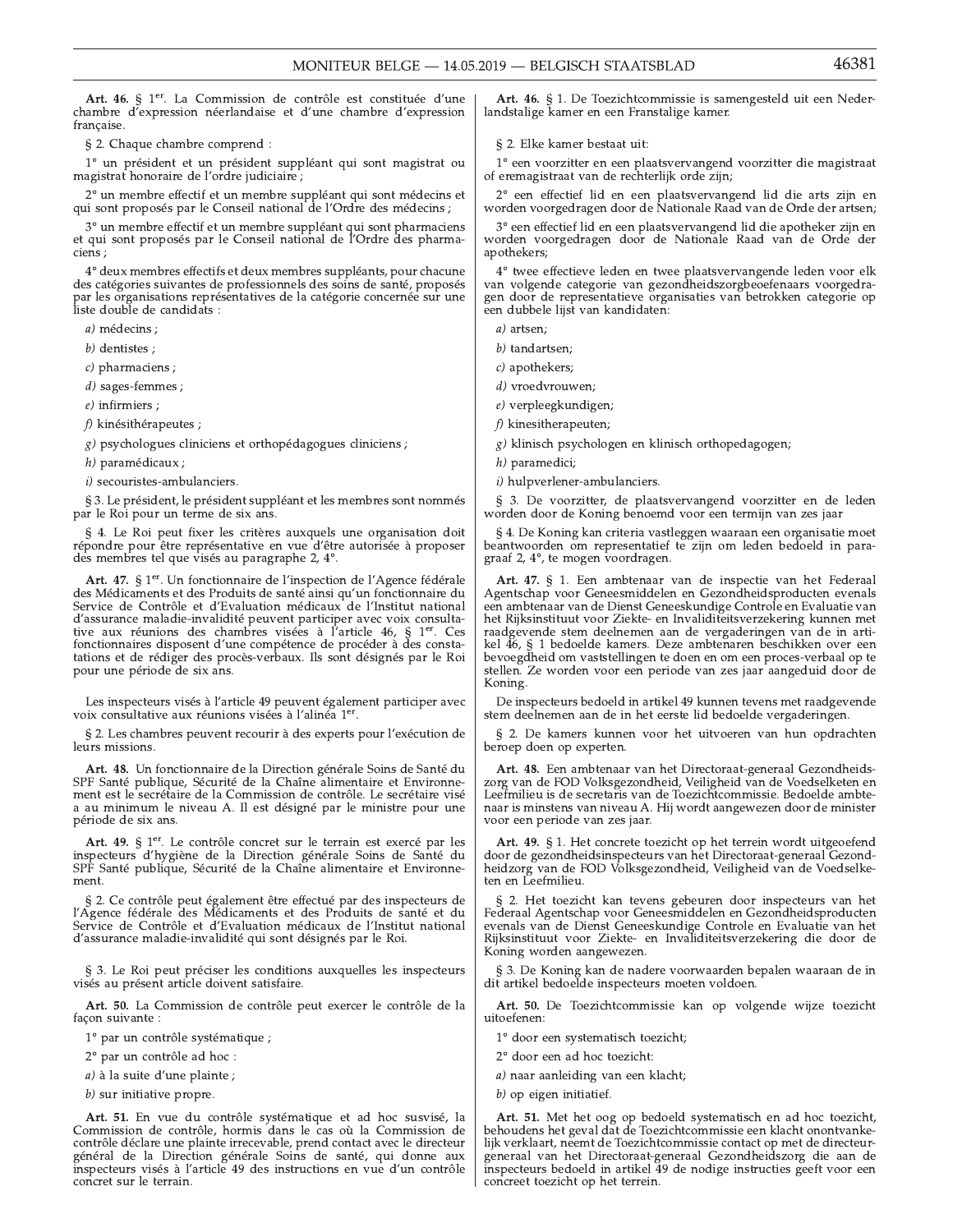Le directeur général visé peut également, le cas échéant, donner des instructions à un inspecteur en vue d'exercer un contrôle concret pour une plainte qui a été déclarée irrecevable par la Commission de contrôle.

Art. 52. En vue de l'exercice du contrôle, les inspecteurs ont accès aux locaux où les professionnels des soins de santé dispensent des soins de santé. Ils peuvent se faire communiquer tous les renseignements nécessaires à ce contrôle et se faire remettre tous les documents ou supports électroniques dont ils ont besoin pour l'exercice de leur mission de contrôle. Ils peuvent notamment demander le portfolio visé à l'article 8 du professionnel des soins de santé.

Art. 53. Les inspecteurs consignent leurs constatations dans un procès-verbal qui fait foi jusqu'à preuve du contraire et envoient ce procès-verbal au directeur général précité.

Art. 54. Le directeur général visé transmet le procès-verbal à la Commission de contrôle pour avis.

Il transmet également, dans les 14 jours suivant les constatations, un copie du procès-verbal au professionnel des soins de santé concerné. Le<br>professionnel des soins de santé dispose d'un délai de 30 jours à dater de la réception du procès-verbal pour faire valoir ses remarques. A sa demande, il est entendu par la Commission de contrôle.

Art. 55. Le directeur général précité transmet au ministre, après avis de la Commission de contrôle, le procès-verbal de l'inspecteur, l'avis de la Commission de contrôle et, le cas échéant, les remarques du professionnel des soins de santé concerné.

Art. 56. §  $1<sup>er</sup>$ . En cas de violation des exigences relatives à la qualité de la pratique fixées par la présente loi, autres que les exigences visées and paragraphe 2, le ministre peut présenter au professionnel des soins<br>de santé un plan d'amélioration.

Le ministre fixe le délai dans lequel le plan est exécuté. Le délai visé est renouvelable une seule fois.

§ 2. En cas de constatation d'une inaptitude physique ou psychique du professionnel des soins de santé, en cas de violation des conditions en matière d'encadrement visées à la section 4, en cas de violation des exigences de qualité en matière de continuité visées à la section 6 et en cas de violation des exigences de qualité en matière de permanence visées à la section 7, le ministre peut imposer les mesures suivantes :

a) le retrait du visa ;

b) la suspension du visa ;

En cas de répétition d'une violation visée au paragraphe 1<sup>er</sup> ou si une violation de ce genre fait craindre des conséquences graves pour le patient ou si des présomptions graves et concordantes existent que la poursuite de l'exercice de la profession aura des conséquences graves pour la santé publique, le ministre peut également prendre les mesures<br>visées à l'alinéa 1<sup>er</sup>.

§ 3. Le directeur général précité informe la Commission de contrôle de la décision du ministre.

Art. 57. Par dérogation à l'article 54, le directeur général décide de la suspension provisoire immédiate du visa si, sur la base du procèsverbal de l'inspecteur, il existe une crainte de conséquences graves pour les patients ou il existe des présomptions graves et concordantes que la poursuite de l'exercice de la profession aura de lourdes conséquences pour la santé publique.

Le directeur général demande à la Commission de contrôle, dans le cas visé à l'alinéa 1<sup>er</sup>, de rendre un avis dans un délai de 30 jours , à dater de l'entrée en vigueur de la suspension provisoire immédiate. Il informe le professionnel des soins de santé concerné que ce dernier peut transmettre ses remarques et que, à sa demande, il est entendu par la Commission de contrôle.

Une décision définitive est prise par le ministre en application des articles 55 et 56.

Art. 58. § 1<sup>er</sup>. Le professionnel des soins de santé à qui un plan d'amélioration a été présenté en application de l'article 56, § 1<sup>er</sup>, doit pouvoir démontrer au ministre, à l'expiration du délai fixé, que les améliorations nécessaires ont été apportées.

§ 2. Le ministre met fin à une suspension imposée en application de l'article 56, § 2, lorsqu'il constate que les motifs qui justifient la mesure ont disparu.

Le constat visé à l'alinéa 1<sup>er</sup> peut s'effectuer d'office ou à la demande du professionnel des soins de santé.

Bedoelde directeur-generaal kan desgevallend ook voor een klacht die door de Toezichtcommissie onontvankelijk werd verklaard een inspecteur instrueren om een concreet toezicht uit te oefenen.

Art. 52. Met het oog op het toezicht hebben de inspecteurs toegang tot de lokalen waar de gezondheidszorgbeoefenaars gezondheidszorg verstrekken. Zij kunnen zich alle inlichtingen die noodzakelijk zijn voor het toezicht, laten verstrekken en zich alle bescheiden of elektronische dragers laten overhandigen die zij voor de uitoefening van hun controleopdracht behoeven. In het bijzonder kunnen zij het portfolio bedoeld in artikel 8 van de betrokken gezondheidszorgbeoefenaar opvragen.

Art. 53. De inspecteurs nemen hun bevindingen op in een procesverbaal dat bewijskracht heeft tot bewijs van het tegendeel en bezorgen dit proces-verbaal aan voornoemde directeur-generaal.

Art. 54. Bedoelde directeur-generaal bezorgt het proces-verbaal voor advies aan de Toezichtcommissie.

Hij bezorgt tevens een afschrift van het proces-verbaal aan de betrokken gezondheidszorgbeoefenaar binnen 14 dagen te rekenen vanaf de bevindingen. De gezondheidszorgbeoefenaar beschikt over een termijn van 30 dagen vanaf de ontvangst van het proces-verbaal om zijn opmerkingen te doen gelden. Op zijn verzoek wordt hij gehoord door de Toezichtcommissie.

Art. 55. Voornoemde directeur-generaal bezorgt na advies van de Toezichtcommissie het proces-verbaal van de inspecteur, het advies van de Toezichtcommissie en desgevallend de opmerkingen van de betrokken gezondheidszorgbeoefenaar aan de minister.

Art. 56. § 1. Bij schending van de vereisten inzake kwaliteitsvolle raktijkvoering zoals vastgesteld in onderhavige wet, andere dan de<br>vereisten bedoeld in paragraaf 2, kan de minister de gezondheidszorg-<br>beoefenaar een verbeterplan voorleggen.

De minister stelt de termijn vast waarbinnen het verbeterplan wordt uitgevoerd. Bedoelde termijn is eenmalig hernieuwbaar.

§ 2. Bij vaststelling van fysische of psychische ongeschiktheid van de gezondheidszorgbeoefenaar, bij schending van de voorwaarden inzake omkadering bedoeld in afdeling 4, bij schending van de kwaliteitseisen ontanacing section in anticipate of the deling of ending various inzake continuiteit bedoeld in afdeling 6 en bij schending van de kwaliteitseisen inzake permanentie bedoeld in afdeling 7, kan de minister volgende maatrege

a) het intrekken van het visum:

b) het schorsen van het visum;

Bij herhaling van een schending als bedoeld in paragraaf 1 of indien dergelijke schending doet vrezen voor ernstige gevolgen voor de patiënt of indien er ernstige en eensluidende aanwijzingen zijn dat verdere uitoefening zware gevolgen voor de volksgezondheid zal hebben, kan de minister tevens de maatregelen bedoeld in het eerste lid nemen.

§ 3. Voornoemde directeur-generaal brengt de Toezichtcommissie op de hoogte van de beslissing van de minister.

Art. 57. In afwijking op artikel 54 beslist bedoelde directeur-<br>generaal tot de onmiddellijke voorlopige schorsing van het visum indien er op basis van het proces-verbaal van de inspecteur ernstige<br>gevolgen voor de patiënten worden gevreesd of er ernstige en eensluidende aanwijzingen zijn dat de verdere beroepsuitoefening zware gevolgen voor de volksgezondheid zal hebben.

De directeur-generaal verzoekt de Toezichtcommissie in het in het eerste lid bedoelde geval om een advies uit te brengen binnen een termijn van 30 dagen te rekenen vanaf de ingang van de onmiddellijke voorlopige schorsing. Hij brengt de betrokken gezondheidszorgbeoefenaar ervan op de hoogte dat hij zijn opmerkingen kan bezorgen en dat hij op zijn verzoek wordt gehoord door de Toezichtcommissie.

Een definitieve beslissing wordt door de minister genomen in toepassing van de artikelen $55$ en  $56.$ 

Art. 58. § 1. De gezondheidszorgbeoefenaar die een verbeterplan werd voorgelegd in toepassing van artikel 56, § 1, moet aan de minister bij het verstrijken van de vastgestelde termijn kunnen bewijzen dat de nodige verbeteringen werden doorgevoerd.

§ 2. De minister beëindigt een schorsing die werd opgelegd in toepassing van artikel 56, § 2, nadat wordt vastgesteld dat de redenen die de maatregel verantwoorden zijn verdwenen.

De in het eerste lid bedoelde vaststelling kan ambtshalve gebeuren of na verzoek van de gezondheidszorg-beoefenaar.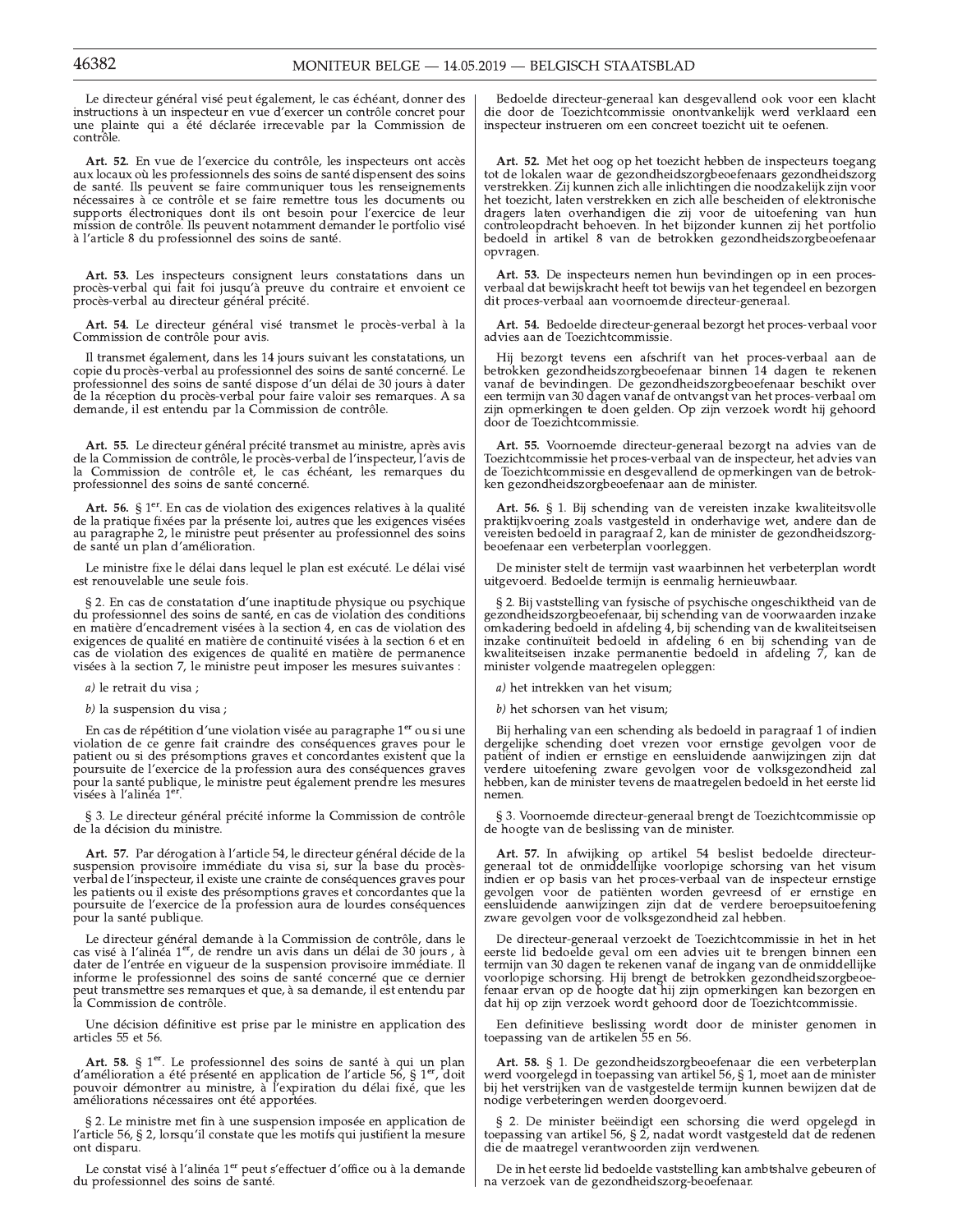Le professionnel des soins de santé peut, à compter de l'expiration d'un mois après le prononcé de la mesure définitive, introduire chaque mois auprès de la Commission de contrôle une requête visant à mettre fin à la mesure.

Art. 59. Pour rendre un avis, la chambre de la Commission de Forticle est composée du président ou du président suppléant, d'un<br>médecin tel que visé à l'article 46, § 2, 2°, ou d'un pharmacien tel que<br>visé à l'article 46, § 2, 3°, de deux membres représentant la profession des soins de santé du professionnel des soins de santé concerné et d'un membre représentant une autre profession des soins de santé.

Art. 60. Le Roi définit les modalités de fonctionnement de la Commission de contrôle.

Art. 61. La Commission de contrôle informe l'Agence Fédérale des Médicaments et des Produits de Santé, l'Institut national d'assurance maladie-invalidité et, le cas échéant, le patient, le professionnel des soins de santé ou l'instance qui a déposé plainte et les autres personnes et instances intéressées, des mesures prises par le ministre.

Le Roi peut désigner d'autres instances devant être informées par la Commission de contrôle. Il peut également définir les modalités à respecter par la Commission de contrôle lors de l'information relative aux mesures prises.

Art. 62. Le Roi peut définir les modalités de l'information du public sur l'état actuel du visa des professionnels des soins de santé.

Art. 63. Le président, le président suppléant et les membres de la Commission de contrôle ont droit aux jetons de présence, aux indemnités pour frais de parcours et aux indemnités pour frais de séjour de la manière précisée par le Roi.

CHAPITRE 5. - Dispositions modificatives

Art. 64. À l'article 29 de la loi coordonnée du 10 mai 2015 relative à l'exercice des professions des soins de santé, les modifications suivantes sont apportées :

1° au paragraphe 1<sup>er</sup>, les modifications suivantes sont apportées :

*a*) dans l'alinéa  $1<sup>er</sup>$ , les mots "les services de permanence médicale visés à l'article  $28''$  sont remplacés par les mots "la permanence visée à l'article 21 de la loi du 22 avril 2019 relative à la qualité de la pratique des soins de santé";

b) le paragraphe est complété par un alinéa, rédigé comme suit :

"Dans la mesure où le système d'appel unifié est opérationnel dans la zone concernée, une coopération fonctionnelle visée à l'article 21, alinéa 2, de la loi du 22 avril 2019 relative à la qualité de la pratique des soins de santé s'y associe.";

2° le paragraphe 2, alinéa 1<sup>er</sup>, est complété par une phrase rédigée comme suit :

"Les coopérations fonctionnelles visées à l'article 21, alinéa 2, de la loi du 22 avril<sup>2019</sup> relative à la qualité de la pratique des soins de santé qui s'associent au système d'appel unifié pour la permanence médicale<br>délèguent à ce système d'appel unifié le choix de la réponse que donneront les personnes désignées au sein de ce système d'appel unifié aux questions des patients faisant appel à ce système d'appel unifié.

Art. 65. À l'article 72, § 3, de la même loi, modifié par la loi du<br>10 mai 2015, les modifications suivantes sont apportées :

1° Dans l'alinéa 2, les mots "et s'il n'a fait viser ses titres par la commission médicale prévue à l'article 118 et compétente en raison du<br>lieu où il compte s'établir" sont abrogés ;

2° Les alinéas 3 et 4 sont abrogés.

Art. 66. L'article 119, § 1<sup>er</sup>, 2<sup>o</sup>, *b*), alinéa 1<sup>er</sup>, de la même loi est complété par les mots "ou que le professionnel des soins de santé visé ou qu'un membre d'une pratique non conventionnelle enregistrée n'accomplit pas sa pratique dans un souci de qualité".

Art. 67. Dans l'article 122, § 1<sup>er</sup>, 1<sup>°</sup>, alinéa 1<sup>er</sup>, de la même loi, les mots "de la commission médicale" sont abrogés.

De gezondheidszorgbeoefenaar kan vanaf het verstrijken van een maand te rekenen vanaf de ingang van de definitieve maatregel elke maand een verzoek tot beëindiging van de maatregel bij de Toezichtcommissie indienen.

Art. 59. Voor het uitbrengen van een advies is de kamer van de Toezichtcommissie samengesteld uit de voorzitter of plaatsvervangend roorzitter, een arts als bedoeld in artikel 46, § 2, 2°, of een apotheker als bedoeld in artikel 46, § 2, 2°, of een apotheker als bedoeld in artikel 46, § 2,  $3^{\circ}$ , twee leden die het gezondheidszorgberoep van de betrokken gezondheidszorgbeoefenaar vertegenwoordigen en een lid dat een ander gezondheidszorgberoep vertegenwoordigt.

Art. 60. De Koning stelt nadere regels vast voor de werking van de Toezichtcommissie.

Art. 61. De Toezichtcommissie brengt het Federaal Agentschap voor Geneesmiddelen en Gezondheidsproducten, het Rijksinstituut voor Ziekte- en Invaliditeitsverzekering, en desgevallend de patiënt, de gezondheidszorgbeoefenaar of de instantie die een klacht indiende en andere belanghebbende personen en instanties op de hoogte van de door de minister genomen maatregelen.

De Koning kan andere instanties aanwijzen die door de Toezichtcommissie op de hoogte moeten worden gebracht. Hij kan tevens de door de Toezichtcommissie na te leven nadere regels bij het inlichten omtrent de genomen maatregelen bepalen.

Art. 62. De Koning kan nadere regels vaststellen voor het informeren van het publiek in verband met de actuele stand van zaken van het visum van de gezondheidszorgbeoefenaars.

Art. 63. De voorzitter, de plaatsvervangende voorzitter en de leden van de Toezichtcommissie hebben recht op presentiegelden, vergoedingen voor reiskosten en vergoedingen voor verblijfskosten zoals nader door de Koning bepaald.

## HOOFDSTUK 5. - Wijzigingsbepalingen

Art. 64. In artikel 29 van de gecoördineerde wet van 10 mei 2015 betreffende de uitoefening van de gezondheidszorgberoepen worden de volgende wijzigingen aangebracht:

1° in paragraaf 1 worden de volgende wijzigingen aangebracht:

a) in het eerste lid worden de woorden "artikel 28 bedoelde medische permanentie" vervangen door de woorden "artikel 21 van de wet van 2 april 2019 inzake kwaliteitsvolle praktijkvoering in de gezondheidszorg, bedoelde permanentie";

b) de paragraaf wordt aangevuld met een lid, luidende:

"Voor zover het eenvormig oproepsysteem operationeel is in de betrokken zone, sluit een in artikel 21, tweede lid, van de wet van 22 april 2019 inzake de kwaliteitsvolle praktijkvoering in de gezondheidszorg bedoeld functioneel samenwerkingsverband zich daar bij aan.":

2° paragraaf 2, eerste lid, wordt aangevuld met een zin luidende:

"De in artikel 21, tweede lid, van de wet van 22 april 2019 inzake de kwaliteitsvolle praktijkvoering in de gezondheidszorg bedoelde functionele samenwerkingsverbanden die zich bij het eenvormig oproepsysteem voor de medische permanentie aansluiten delegeren aan dat envormige oproepsysteem de keuze van het antwoord dat de aangestelden van dat eenvormige oproepsysteem aan de vragen van de patiënten geven die op dat eenvormige oproepsysteem een beroep doen."

Art. 65. In artikel 72, § 3, van dezelfde wet, gewijzigd bij de wet van 10 mei 2015, worden de volgende wijzigingen aangebracht:

1° in het tweede lid worden de woorden "en indien hij zijn titels door de in artikel 118 bepaalde geneeskundige commissie, die bevoegd is overeenkomstig de plaats waar hij voornemens is zich te vestigen, niet heeft doen viseren" opgeheven;

2° het derde en het vierde lid worden opgeheven.

Art. 66. Artikel 119, § 1,  $2^{\circ}$ , *b*), eerste lid, van dezelfde wet wordt aangevuld met de woorden "of dat bedoelde gezondheidszorgbeoefeanar of een lid van een geregistreerde niet-conventionele praktijk zijn<br>praktijk niet kwaliteitsvol voert".

Art. 67. In artikel 122, § 1, 1°, eerste lid, van dezelfde wet worden de woorden "van de geneeskundige commissie" opgeheven.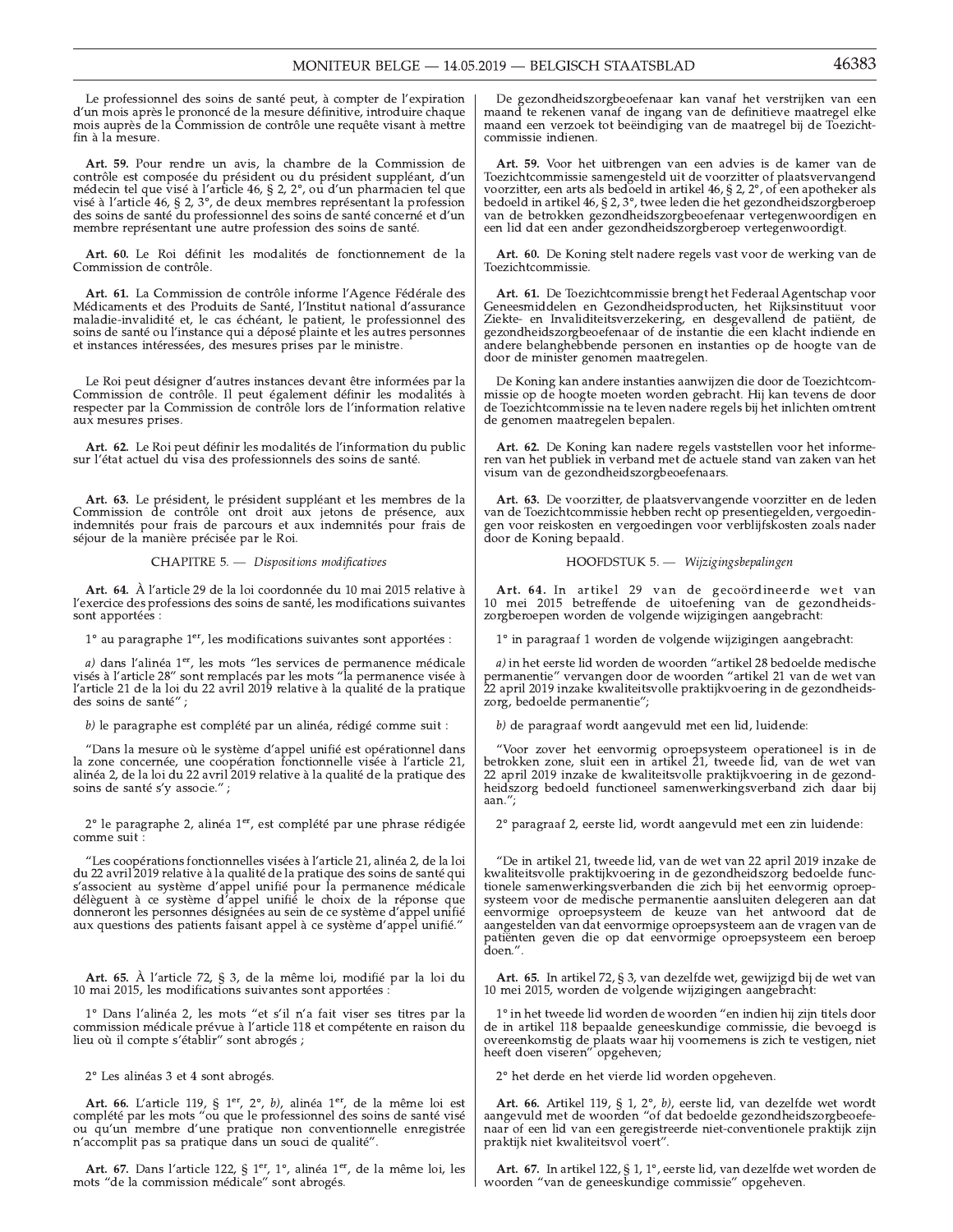Art. 68. Dans l'article 126, 1°, alinéa premier, de la même loi, les mots "prévu à l'article 25" sont abrogés.

CHAPITRE 6. - Dispositions abrogatoires

Art. 69. L'article 25 de la loi coordonnée du 10 mai 2015 relative à l'exercice des professions des soins de santé est abrogé.

Art. 70. L'article 27 de la même loi, modifié par la loi du 10 juillet 2016, est abrogé.

Art. 71. L'article 28 de la même loi, modifié par la loi du 10 juillet 2016, est abrogé.

Art. 72. L'article 31 de la même loi, modifié par la loi du 10 mai 2015, est abrogé.

Art. 73. L'article 31/1 de la même loi, inséré par la loi du 10 mai 2015, est abrogé.

Art. 74. L'article 32 de la même loi, modifié par la loi du 10 mai 2015, est abrogé.

Art. 75. L'article 33 de la même loi, modifié par la loi du 10 mai 2015, est abrogé.

Art. 76. L'article 42 de la même loi, modifié par les lois des 5 et 20 septembre 2018, est abrogé.

Art. 77. L'article 43, § 6, alinéas 2 à 4, de la même loi est abrogé.

Art. 78. L'article 60 de la même loi est abrogé.

Art. 79. L'article 94 de la même loi est abrogé.

Art. 80. L'article 95 de la même loi, modifié par la loi du 10 mai 2015, est abrogé.

Art. 81. L'article 118 de la même loi, modifié par la loi du 10 mai 2015 est abrogé.

Art. 82. L'article 119 de la même loi, modifié en dernier lieu par la présente loi est abrogé.

Art. 83. A l' article 122, § 1<sup>er</sup>, de la même loi est les modifications suivantes sont apportées :

1° dans le 1°, alinéa 1<sup>er</sup>, les mots "soit quand il y a lieu, sans être inscrit au tableau de l'Ordre" sont abrogés ;

2° le 3° est abrogée ;

3° le 5°, les mots ", et 42" sont abrogés ;

4° dans la disposition sous 6°, les mots "de l'article 42, alinéa 3, et" sont abrogés.

Art. 84. L'article 64 de la loi du 30 octobre 2018 portant des dispositions diverses en matière de santé est abrogé.

CHAPITRE 7. — Modifications de la loi relative à l'assurance obligatoire soins de santé et indemnités, coordonnée le 14 juillet 1994, et de la réglementation relative au remboursement

Art. 85. A l'article 49, § 7, de la loi relative à l'assurance obligatoire soins de santé et indemnités coordonnée le 14 juillet 1994, modifié en dernier lieu par la loi du 11 août 2017, les modifications suivantes sont apportées :

1º l'alinéa 2 est abrogé ;

2° dans l'alinéa 3, devenant l'alinéa 2 :

 $a)$ les mots "aux alinéas 2 et 3" sont remplacés par les mots "à l'alinéa $1^{\text{err}}$  ;

b) les mots "dans ce cas, si le quorum fixé à l'alinéa 2 est atteint, les dispositions de l'alinéa 3 peuvent être applicables à l'ensemble du pays" sont abrogés ;

c) les mots "dans ce cas, les dispositions de l'alinéa 3 peuvent être applicables à chacune des régions où ce quorum est atteint, et celles de l'alinéa 2 peuvent être applicables à chacune des régions où ce quorum<br>n'est pas atteint" sont abrogés.

Art. 86. L'arrêté royal du 8 juin 1967 fixant les taux de remboursement de l'assurance dans les honoraires et prix des prestations de santé effectuées par les accoucheuses et les auxiliaires paramédicaux qui n'ont pas adhéré individuellement à une convention nationale qui a obtenu le quorum de 60 p.c. d'adhésions individuelles des praticiens des diverses professions intéressées est abrogé.

Art. 68. In artikel 126, 1°, eerste lid, van dezelfde wet worden de woorden "in artikel 25 bepaalde" opgeheven.

## HOOFDSTUK 6. - Opheffingsbepalingen

Art. 69. Artikel 25 van de gecoördineerde wet van 10 mei 2015 betreffende de uitoefening van de gezondheidszorg-beroepen, wordt opge-

Art. 70. Artikel 27 van dezelfde wet, gewijzigd bij de wet van 10 juli 2016, wordt opgeheven.

Art. 71. Artikel 28 van dezelfde wet, gewijzigd bij de wet van 10 juli 2016, wordt opgeheven.

Art. 72. Artikel 31 van dezelfde wet, gewijzigd bij de wet van 10 mei 2015, wordt opgeheven.

Art. 73. Artikel 31/1 van dezelfde wet, ingevoegd bij de wet van 10 mei 2015, wordt opgeheven.

Art. 74. Artikel 32 van dezelfde wet, gewijzigd bij de wet van 10 mei 2015, wordt opgeheven.

Art. 75. Artikel 33 van dezelfde wet, gewijzigd bij de wet van 10 mei 2015, wordt opgeheven.

Art. 76. Artikel 42 van dezelfde wet, gewijzigd bij de wetten van 5 en 20 september 2018, wordt opgeheven.

Art. 77. Artikel 43, § 6, tweede tot en met vierde lid, van dezelfde wet wordt opgeheven.

Art. 78. Artikel 60 van dezelfde wet wordt opgeheven.

Art. 79. Artikel 94 van dezelfde wet wordt opgeheven.

Art. 80. Artikel 95 van dezelfde wet, gewijzigd bij de wet van 10 mei 2015, wordt opgeheven.

Art. 81. Artikel 118 van dezelfde wet, gewijzigd bij de wet van 10 mei 2015, wordt opgeheven.

Art. 82. Artikel 119 van dezelfde wet, laatstelijke gewijzigd bij deze wet wordt opgeheven.

Art. 83. In artikel 122, § 1, van dezelfde wet worden de volgende wijzigingen aangebracht:

1° in de bepaling onder 1°, eerste lid, worden de woorden "hetzij zonder op de lijst van de Orde ingeschreven te zijn wanneer zulks vereist is" opgeheven;

2° de bepaling onder 3°, wordt opgeheven;

3° in de bepaling onder 5° worden de woorden ", en 42" opgeheven;

4° in de bepaling onder 6° worden de woorden "van artikel 42, derde lid, en" opgeheven.

Art. 84. Artikel 64 van de wet van 30 oktober 2018 houdende diverse bepalingen inzake gezondheid, wordt opgeheven.

HOOFDSTUK 7. — Wijzigingen van de wet betreffende de verplichte verzekering voor geneeskundige verzorging en uitkeringen gecoördineerd op 14 juli 1994, en van de terugbetalingsregeling

Art. 85. In artikel 49, § 7, van de wet betreffende de verplichte verzekering voor geneeskundige verzorging en uitkeringen gecoördineerd op 14 juli 1994, laatstelijk gewijzigd bij de wet van 11 augustus 2017, worden de volgende wijzigingen aangebracht:

1° het tweede lid wordt opgeheven;

2° in het derde lid, dat het tweede lid wordt:

a) worden de woorden "in het tweede en derde lid bedoelde" vervangen door de woorden "in het eerste lid bedoelde";

b) worden de woorden "; alsdan kunnen, indien het in het tweede lid bepaalde quorum is bereikt, de bepalingen van het derde lid van<br>toepaalde quorum is bereikt, de bepalingen van het derde lid van<br>toepaasing zijn in het ganse land'' opgeheven;

c) worden de woorden "; alsdan kunnen de bepalingen van het derde lid van toepassing zijn in elke streek waar dit quorum is bereikt en die<br>van het tweede lid in elke streek waar dat quorum niet is bereikt" opgeheven.

Art. 86. Het koninklijk besluit van 8 juni 1967 tot vaststelling van de vergoedingsbedragen tot terugbetaling in de honoraria en de prijzen voor de geneeskundige verstrekkingen verleend door de vroedvrouwen en de paramedische medewerkers die niet individueel toegetreden<br>zijn tot een nationale overeenkomst die het quorum van 60 p.c., individuele toetredingen van het aantal beoefenaars van de onderscheidene beroepen, bereikt heeft, wordt opgeheven.